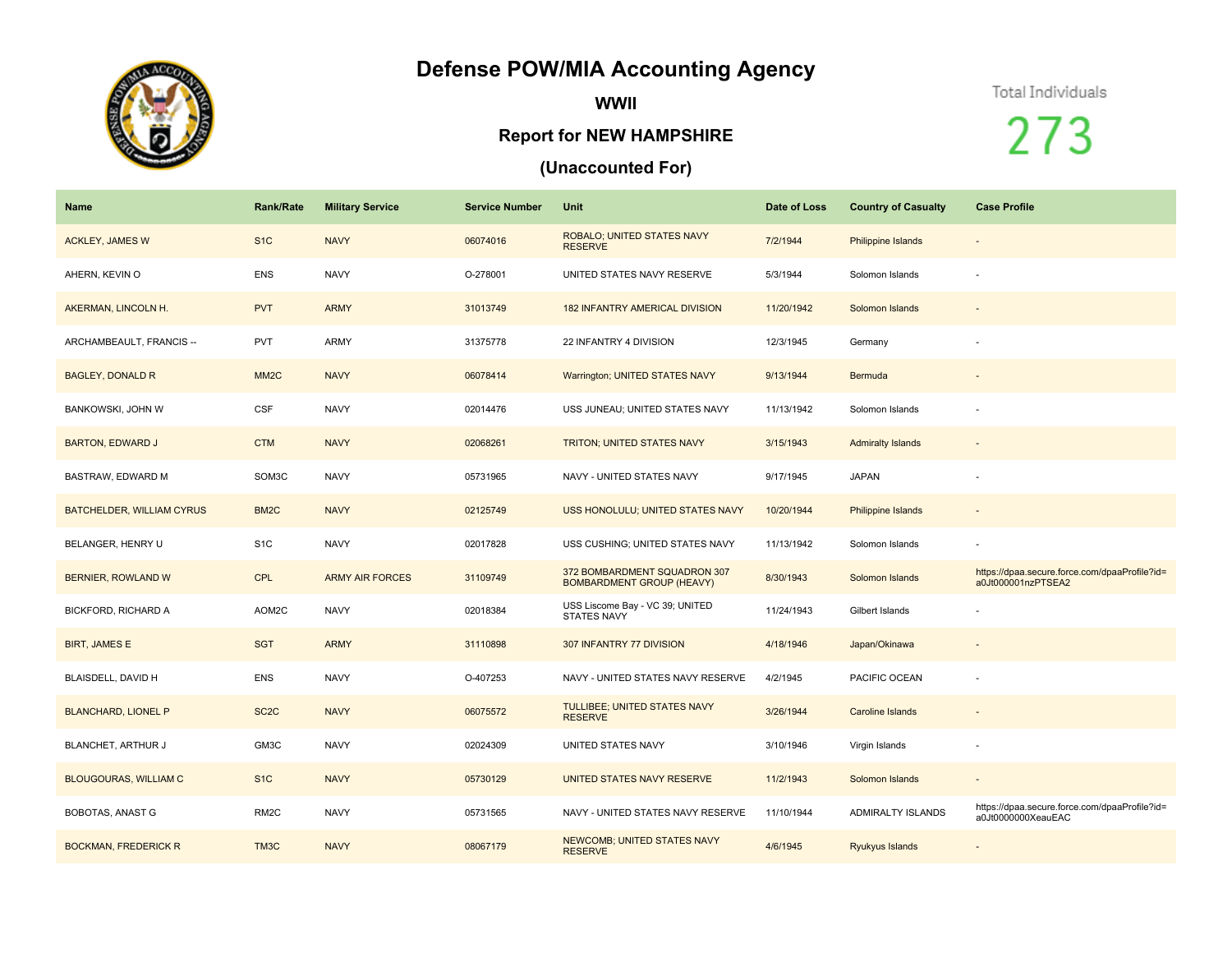| Name                         | <b>Rank/Rate</b>   | <b>Military Service</b> | <b>Service Number</b> | Unit                                                                                         | Date of Loss | <b>Country of Casualty</b>               | <b>Case Profile</b>                                                 |
|------------------------------|--------------------|-------------------------|-----------------------|----------------------------------------------------------------------------------------------|--------------|------------------------------------------|---------------------------------------------------------------------|
| <b>BODNAR, STANLEY L</b>     | PFC                | <b>ARMY AIR FORCES</b>  | 11008255              | 3 PURSUIT SQUADRON 24 PURSUIT<br><b>GROUP</b>                                                | 7/26/1942    | Philippine Islands                       | https://dpaa.secure.force.com/dpaaProfile?id=<br>a0Jt0000000XmNfEAK |
| <b>BOIRE, PAUL A</b>         | <b>ENS</b>         | <b>NAVY</b>             | O-116727              | UNITED STATES NAVY RESERVE                                                                   | 3/24/1943    | Trinidad                                 |                                                                     |
| <b>BOISVERT, CHRISTIAN R</b> | <b>SGT</b>         | <b>ARMY AIR FORCES</b>  | 31373731              | 23 BOMBARDMENT SQUADRON 5<br>BOMBARDMENT GROUP (HEAVY)                                       | 1/5/1945     | Celebes                                  |                                                                     |
| BOLTON, CLYDE --             | FC <sub>3</sub> C  | <b>NAVY</b>             | 02018052              | USS QUINCY; UNITED STATES NAVY                                                               | 8/9/1942     | Solomon Islands                          |                                                                     |
| BOUCHER, LEO J               | S <sub>1</sub> C   | <b>NAVY</b>             | 05731071              | HERRING: UNITED STATES NAVY<br><b>RESERVE</b>                                                | 7/5/1944     | Kurile Islands                           |                                                                     |
| <b>BOUDREAU, JOHN DONALD</b> | S <sub>1</sub> C   | <b>NAVY</b>             | 02022062              | USS JUNEAU; UNITED STATES NAVY                                                               | 11/13/1942   | Solomon Islands                          |                                                                     |
| BOYT, ROBERT H               | <b>CMOMM</b>       | <b>NAVY</b>             | 03853055              | SUBMARINE Argonaut; UNITED STATES<br><b>NAVY</b>                                             | 1/10/1943    | New Britain Island                       |                                                                     |
| <b>BRADFORD, RUSSELL A</b>   | MOMM <sub>2C</sub> | <b>NAVY</b>             | 02017372              | <b>INGRAHAM; UNITED STATES NAVY</b>                                                          | 8/22/1942    | Nova Scotia                              |                                                                     |
| <b>BRONSTEIN, BEN R</b>      | LT /JG/            | <b>NAVY</b>             | O-116152              | USS Jacob Jones; UNITED STATES NAVY<br><b>RESERVE</b>                                        | 2/28/1942    | Atlantic Ocean: North<br>American Waters |                                                                     |
| <b>BROOKS, WILLIAM J</b>     | <b>CMOMM</b>       | <b>NAVY</b>             | 02014030              | FLIER; UNITED STATES NAVY                                                                    | 8/13/1944    | <b>Philippine Islands</b>                |                                                                     |
| BROWN, HERBERT W             | 1LT                | <b>ARMY AIR FORCES</b>  | O-794624              | 548 BOMBARDMENT SQUADRON 385<br>BOMBARDMENT GROUP (HEAVY)                                    | 8/17/1943    | Holland                                  | https://dpaa.secure.force.com/dpaaProfile?id=<br>a0Jt0000000XfUbEAK |
| <b>BUCHERI, PAUL --</b>      | <b>CPL</b>         | <b>ARMY AIR FORCES</b>  | 31174298              | SS PAUL HAMILTON; 831<br><b>BOMBARDMENT SQUADRON 485</b><br><b>BOMBARDMENT GROUP (HEAVY)</b> | 4/20/1944    | Mediterranean Sea                        |                                                                     |
| <b>BURKE, MAURICE J</b>      | WT1C               | <b>NAVY</b>             | 02107833              | NAVY - UNITED STATES NAVY                                                                    | 7/10/1943    | MEDITERRANEAN SEA                        | $\overline{\phantom{a}}$                                            |
| <b>BURLEIGH, ROBERT D</b>    | S <sub>1</sub> C   | <b>NAVY</b>             | 05732958              | Drexler; UNITED STATES NAVY RESERVE                                                          | 5/28/1945    | Japan                                    |                                                                     |
| <b>BURNS, RAYMOND F</b>      | S <sub>1</sub> C   | <b>NAVY</b>             | 02018873              | USS JUNEAU; UNITED STATES NAVY                                                               | 11/13/1942   | Solomon Islands                          |                                                                     |
| <b>CALTRIDER, DENZIL RAY</b> | PL SGT             | <b>MARINE CORPS</b>     | 00250032              | MARINE - UNITED STATES MARINE<br><b>CORPS</b>                                                | 8/12/1942    | Solomon Islands                          | https://dpaa.secure.force.com/dpaaProfile?id=<br>a0Jt0000000XeBXEA0 |
| CARIGNAN, RICHARD J          | S SGT              | <b>ARMY AIR FORCES</b>  | 11035714              | 301 BOMBARDMENT GROUP (HEAVY),<br>353 BOMBARDMENT SQUADRON                                   | 4/13/1943    | Sicily                                   |                                                                     |
| CARROZZELLA, W J             | SC <sub>3</sub> C  | <b>NAVY</b>             | 02127279              | Brownson; UNITED STATES NAVY                                                                 | 12/26/1943   | <b>New Britain Island</b>                |                                                                     |
| CHABOT, JOSEPH R             | <b>SGT</b>         | <b>ARMY AIR FORCES</b>  | 11013678              | 15 BOMBARDMENT SQUADRON 27<br><b>BOMBARDMENT GROUP (LIGHT)</b>                               | 12/31/1942   | Mediterranean Sea                        |                                                                     |
| <b>CHADWICK, STANLEY K</b>   | <b>PFC</b>         | <b>ARMY</b>             | 31176812              | <b>41 TANK BATTALION 11 ARMORED</b><br><b>DIVISION</b>                                       | 1/14/1945    | <b>Belgium</b>                           |                                                                     |
| CHARETTE, PAUL R             | F <sub>1</sub> C   | <b>NAVY</b>             | 06074604              | USS DEHAVEN; UNITED STATES NAVY<br><b>RESERVE</b>                                            | 2/1/1943     | Solomon Islands                          |                                                                     |
| CLARK, JOHN W.               | COX                | <b>COAST GUARD</b>      | 00552457              | <b>COAST GUARD - UNITED STATES</b><br><b>COAST GUARD</b>                                     | 9/9/1942     | <b>Atlantic Ocean</b>                    |                                                                     |
| CLARK, WALTER EVERETT        | MM <sub>2</sub> C  | <b>NAVY</b>             | 02044638              | USS WALKE; UNITED STATES NAVY                                                                | 11/15/1942   | Solomon Islands                          |                                                                     |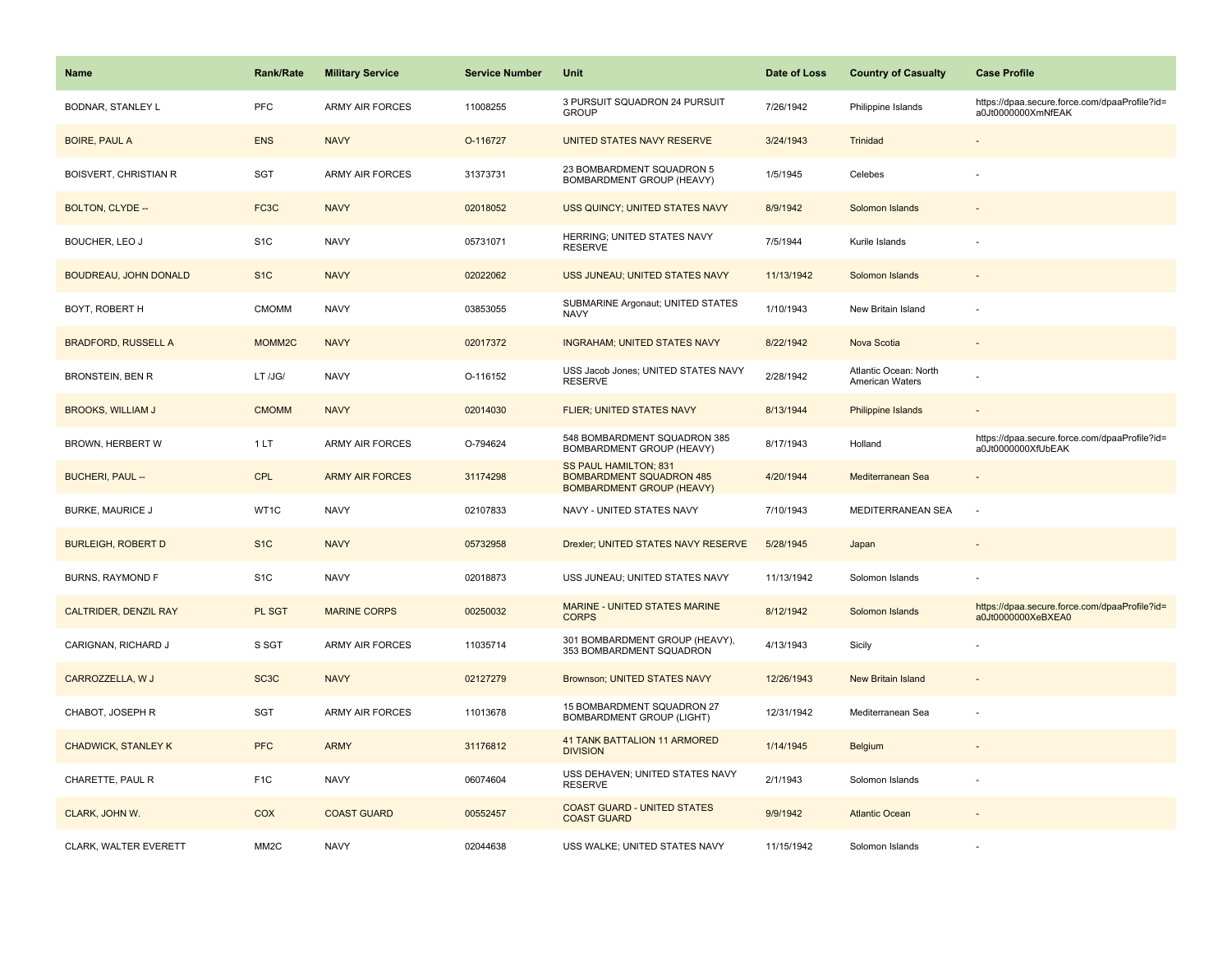| <b>Name</b>                     | <b>Rank/Rate</b>  | <b>Military Service</b> | <b>Service Number</b> | Unit                                                                  | Date of Loss | <b>Country of Casualty</b>                  | <b>Case Profile</b>                                                 |
|---------------------------------|-------------------|-------------------------|-----------------------|-----------------------------------------------------------------------|--------------|---------------------------------------------|---------------------------------------------------------------------|
| <b>CLEMENT, THEODORE --</b>     | <b>ENS</b>        | <b>NAVY</b>             | O-264187              | UNITED STATES NAVY RESERVE                                            | 6/15/1944    | Bonin & Volcano Islands                     |                                                                     |
| CLIFFORD, GEORGE K              | F <sub>1</sub> C  | <b>NAVY</b>             | 02127298              | TULLIBEE; UNITED STATES NAVY                                          | 3/26/1944    | Caroline Islands                            |                                                                     |
| <b>CLOUES, EDWARD BLANCHARD</b> | <b>ENS</b>        | <b>NAVY</b>             | 085051                | <b>USS Arizona; UNITED STATES NAVY</b>                                | 12/7/1941    | <b>Hawaiian Islands</b>                     | https://dpaa.secure.force.com/dpaaProfile?id=<br>a0Jt00000004n6JEAQ |
| COBURN, JOHN P                  | CAPT              | <b>ARMY AIR FORCES</b>  | O-729717              | 558 BOMBARDMENT SQUADRON 387<br>BOMBARDMENT GROUP (MEDIUM)            | 2/25/1944    | North Sea or Tyrrhenian<br>Sea              |                                                                     |
| <b>COLBY, AURELIUS M</b>        | 1LT               | <b>ARMY AIR FORCES</b>  | O-684282              | 770 BOMBARDMENT SQUADRON 462<br><b>BOMBARDMENT GROUP (VERY HEAVY)</b> | 12/7/1944    | China                                       |                                                                     |
| COLEMAN, CEDRIC F               | LT CDR            | <b>NAVY</b>             | O-083010              | NAVY - UNITED STATES NAVY RESERVE                                     | 7/30/1945    | PHILIPPINE SEA                              | https://dpaa.secure.force.com/dpaaProfile?id=<br>a0Jt00000004ldBEAQ |
| <b>CONLEY, CHARLES H</b>        | MM <sub>2</sub> C | <b>NAVY</b>             | 05003010              | UNITED STATES NAVY RESERVE                                            | 2/7/1943     | North Atlantic Ocean                        |                                                                     |
| COOK, MILTON E                  | ARM3C             | <b>NAVY</b>             | 08067461              | UNITED STATES NAVY RESERVE                                            | 12/16/1944   | Hawaiian Islands                            |                                                                     |
| COOPER, JOHN E                  | SK <sub>2</sub> C | <b>NAVY</b>             | 08069442              | LCS-26; UNITED STATES NAVY<br><b>RESERVE</b>                          | 2/16/1945    | <b>Philippine Islands</b>                   |                                                                     |
| CORLISS, IRVING A.              | CPL               | ARMY AIR FORCES         | 31376497              | 6 BOMBARDMENT SQUADRON 29<br>BOMBARDMENT GROUP (VERY HEAVY)           | 5/5/1945     | Japan/Okinawa                               |                                                                     |
| <b>CORRADO, RUDOLPH J</b>       | S <sub>2</sub> C  | <b>NAVY</b>             | 06660516              | <b>USS VINCENNES; UNITED STATES NAVY</b><br><b>RESERVE</b>            | 8/9/1942     | Solomon Islands                             |                                                                     |
| <b>COUTTS, CHARLES B</b>        | 2LT               | <b>ARMY AIR FORCES</b>  | O-785481              | 61 BOMBARDMENT SQUADRON 39<br>BOMBARDMENT GROUP (VERY HEAVY)          | 4/28/1945    | Pacific Ocean                               |                                                                     |
| <b>CROSSETT, DAVID LLOYD</b>    | S <sub>1C</sub>   | <b>NAVY</b>             | 02018604              | <b>USS Utah: UNITED STATES NAVY</b>                                   | 12/7/1941    | <b>Hawaiian Islands</b>                     | https://dpaa.secure.force.com/dpaaProfile?id=<br>a0Jt000000sPLvIEAW |
| CROSSLEY, GRAHAM Y              | S <sub>1</sub> C  | <b>NAVY</b>             | 05732876              | NAVY - UNITED STATES NAVY RESERVE                                     | 3/19/1945    | <b>JAPAN</b>                                |                                                                     |
| <b>CROTEAU, THOMAS E</b>        | S <sub>2</sub> C  | <b>NAVY</b>             | 06074603              | USS DEHAVEN; UNITED STATES NAVY<br><b>RESERVE</b>                     | 2/1/1943     | Solomon Islands                             |                                                                     |
| <b>CULLEROT, MAURICE L</b>      | WT3C              | <b>NAVY</b>             | 05731500              | NAVY - UNITED STATES NAVY RESERVE                                     | 1/3/1944     | ATLANTIC OCEAN:<br>NORTH AMERICAN<br>WATERS |                                                                     |
| <b>CURL, GEORGE MITCHELL</b>    | LT/JG/            | <b>NAVY</b>             | O-306322              | OMMANEY BAY; UNITED STATES NAVY<br><b>RESERVE</b>                     | 1/4/1945     | Philippine Islands                          |                                                                     |
| <b>CURRIER, ELLERY KK</b>       | PFC               | ARMY                    | 31373600              | 10 INFANTRY 5 DIVISION                                                | 10/15/1945   | France                                      |                                                                     |
| DAMBROSIA, MICHAEL J            | S <sub>2</sub> C  | <b>NAVY</b>             | 06661968              | SS John Carter Rose; UNITED STATES<br><b>NAVY RESERVE</b>             | 10/8/1942    | North Atlantic Ocean                        |                                                                     |
| DANIELSON, FRANCIS --           | CPL               | <b>MARINE CORPS</b>     | 00378331              | MARINE - UNITED STATES MARINE<br><b>CORPS</b>                         | 3/14/1943    | New Hebrides                                |                                                                     |
| DAVIDSON, EVERETT N             | <b>SSGT</b>       | <b>ARMY AIR FORCES</b>  | 11038747              | <b>17 ANTISUB SQUADRON</b>                                            | 7/25/1943    | Cuba                                        |                                                                     |
| DAVIS, DONALD GLENN             | F <sub>1</sub> C  | <b>NAVY</b>             | 02018605              | USS MEREDITH; UNITED STATES NAVY                                      | 10/15/1942   | Solomon Islands                             |                                                                     |
| DAVIS, DONALD L                 | SC <sub>1</sub> C | <b>NAVY</b>             | 08067348              | NAVY - UNITED STATES NAVY RESERVE                                     | 7/24/1945    | PHILIPPINE ISLANDS                          |                                                                     |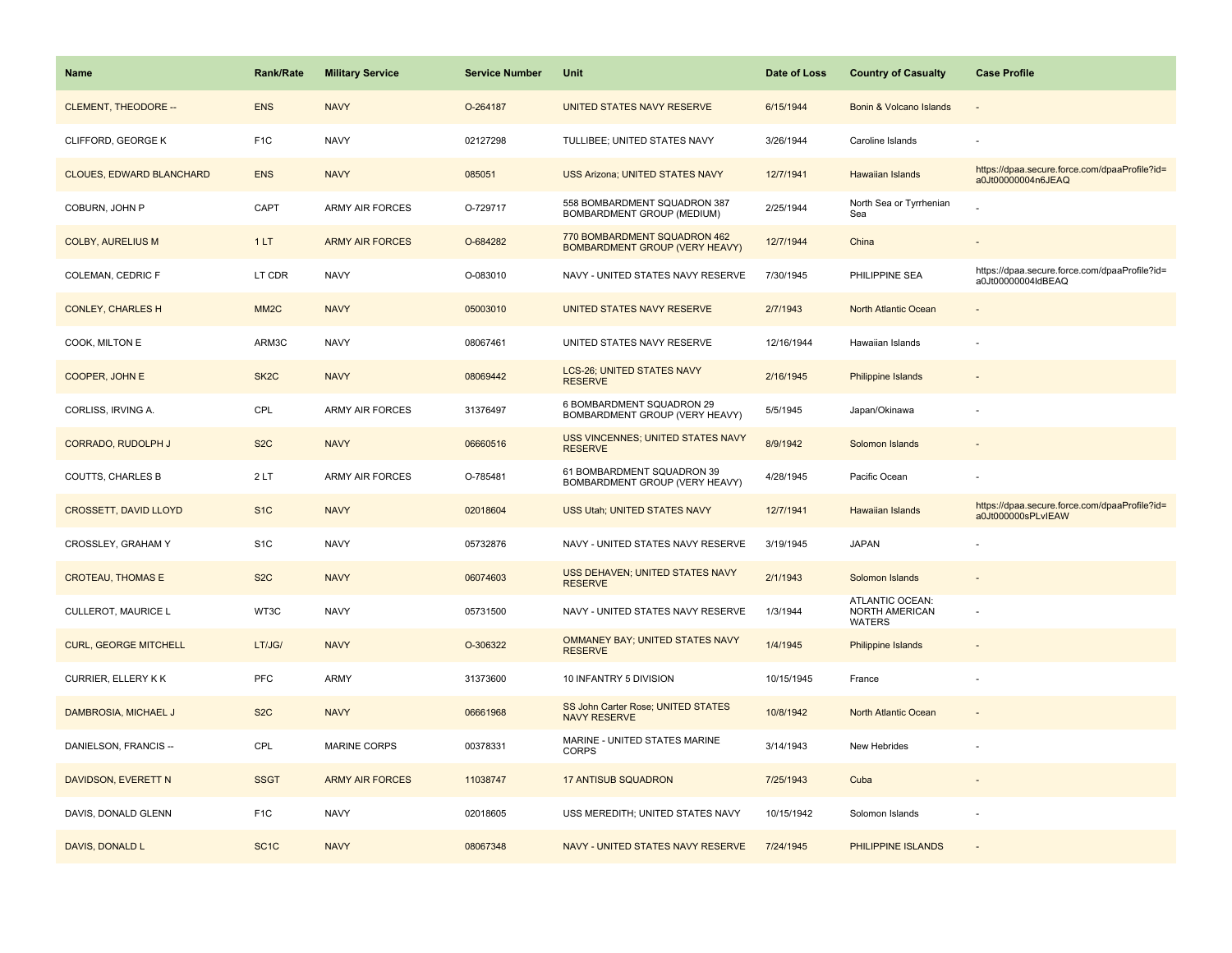| <b>Name</b>                     | Rank/Rate          | <b>Military Service</b> | <b>Service Number</b> | Unit                                                                  | Date of Loss | <b>Country of Casualty</b>     | <b>Case Profile</b>                                                 |
|---------------------------------|--------------------|-------------------------|-----------------------|-----------------------------------------------------------------------|--------------|--------------------------------|---------------------------------------------------------------------|
| DEANE, LAWRENCE W               | TM3C               | <b>NAVY</b>             | 06060707              | SCORPION; UNITED STATES NAVY<br><b>RESERVE</b>                        | 2/22/1944    | China Seas                     |                                                                     |
| <b>DESHAIES, ROBERT J</b>       | S <sub>1</sub> C   | <b>NAVY</b>             | 08069646              | NAVY - UNITED STATES NAVY                                             | 10/29/1944   | PHILIPPINE SEA                 |                                                                     |
| DESMARAIS, PHILIP J             | S <sub>1</sub> C   | <b>NAVY</b>             | 08067297              | SS JOHN HARVEY; UNITED STATES<br>NAVY RESERVE                         | 12/2/1943    | Italy                          |                                                                     |
| DEUTSCH, PAUL W                 | <b>SGT</b>         | <b>ARMY AIR FORCES</b>  | 12017948              | 482 BOMBARDMENT SQUADRON 505<br><b>BOMBARDMENT GROUP (VERY HEAVY)</b> | 5/14/1945    | Marianas Islands               |                                                                     |
| DICKIE, ROBERT E                | MOMM <sub>2C</sub> | <b>NAVY</b>             | 08067705              | UNITED STATES NAVY RESERVE                                            | 11/10/1944   | Pacific Ocean                  | https://dpaa.secure.force.com/dpaaProfile?id=<br>a0Jt0000000XefeEAC |
| DIONNE, RAYMOND J               | <b>PVT</b>         | <b>ARMY</b>             | 11083600              | 505 PARACHUTE INFANTRY 82<br><b>AIRBORNE DIVISION</b>                 | 9/21/1944    | Holland                        |                                                                     |
| DONAGHY, HENRY J                | S SGT              | <b>ARMY AIR FORCES</b>  | 11038927              | 345 BOMBARDMENT SQUADRON 98<br><b>BOMBARDMENT GROUP (HEAVY)</b>       | 6/13/1943    | Mediterranean Sea              |                                                                     |
| <b>DOUGLASS, FRANCIS MALCOM</b> | LT.                | <b>NAVY</b>             | O-071456              | <b>UNITED STATES NAVY</b>                                             | 1/10/1945    | Formosa                        | https://dpaa.secure.force.com/dpaaProfile?id=<br>a0Jt000001nzVmSEAU |
| DROBISEWSKI, A --               | CPL                | <b>ARMY AIR FORCES</b>  | 11083777              | 831 BOMBARDMENT SQUADRON 485<br>BOMBARDMENT GROUP (HEAVY)             | 4/20/1944    | Mediterranean Sea              |                                                                     |
| <b>DUDLEY, HAROLD R</b>         | AMM2C              | <b>NAVY</b>             | 05730484              | USS ESSEX (CV-9); UNITED STATES<br><b>NAVY RESERVE</b>                | 6/16/1944    | Bonin & Volcano Islands        |                                                                     |
| ECCLESTON, KENNETH L            | 1LT                | <b>ARMY AIR FORCES</b>  | O-794648              | 561 BOMBARDMENT SQUADRON 388<br><b>BOMBARDMENT GROUP (HEAVY)</b>      | 12/20/1943   | North Sea or Tyrrhenian<br>Sea | https://dpaa.secure.force.com/dpaaProfile?id=<br>a0Jt0000000Xe6pEAC |
| <b>EDMUNDS, BRUCE ROOSEVELT</b> | Y <sub>2</sub> C   | <b>NAVY</b>             | 03810361              | <b>USS Arizona; UNITED STATES NAVY</b>                                | 12/7/1941    | <b>Hawaiian Islands</b>        | https://dpaa.secure.force.com/dpaaProfile?id=<br>a0Jt0000000BS4kEAG |
| ELLIS, HAROLD JOSEPH            | <b>ACK</b>         | <b>MARINE CORPS</b>     | 00453143              | MARINE - UNITED STATES MARINE<br><b>CORPS</b>                         | 2/20/1945    | Bonin & Volcano Islands        |                                                                     |
| FABIAN, PAUL K                  | 2LT                | <b>ARMY AIR FORCES</b>  | O-679486              | 568 BOMBARDMENT SQUADRON 390<br><b>BOMBARDMENT GROUP (HEAVY)</b>      | 1/21/1944    | <b>English Channel</b>         |                                                                     |
| FIEDLER, HOWARD A               | SGT                | <b>ARMY AIR FORCES</b>  | 11039634              | 99 BOMBARDMENT SQUADRON 9<br>BOMBARDMENT GROUP (VERY HEAVY)           | 5/23/1945    | Japan/Okinawa                  |                                                                     |
| FINCK, PETER H.                 | S SGT              | <b>ARMY AIR FORCES</b>  | 11023688              | 528 BOMBARDMENT SQUADRON 380<br><b>BOMBARDMENT GROUP (HEAVY)</b>      | 1/7/1944     | <b>New Guinea</b>              |                                                                     |
| FISHER, ALFRED E                | <b>PFC</b>         | <b>ARMY</b>             | 31373210              | 38 INFANTRY BATTALION 7 ARMORED<br><b>DIVISION</b>                    | 12/21/1944   | Belgium                        |                                                                     |
| <b>FISHER, JOSEPH D</b>         | 1LT                | <b>ARMY</b>             | O-1184821             | 101 FIELD ARTILLERY BATTALION 26<br><b>DIVISION</b>                   | 9/17/1945    | Austria                        |                                                                     |
| FISNEFSKA, G L                  | RDM2C              | <b>NAVY</b>             | 06661631              | HULL; UNITED STATES NAVY RESERVE                                      | 12/18/1944   | Philippine Sea                 |                                                                     |
| FITZGERARD, JOHN J              | QM3                | <b>NAVY</b>             | 02016592              | <b>UNITED STATES NAVY</b>                                             | 10/31/1941   |                                |                                                                     |
| FORD, LEON C                    | F <sub>3</sub> C   | <b>NAVY</b>             | 02021731              | USS MEREDITH; UNITED STATES NAVY                                      | 10/15/1942   | Solomon Islands                |                                                                     |
| FOREST, JOSEPH E                | 1LT                | <b>ARMY AIR FORCES</b>  | O-729331              | 39 FIGHTER SQUADRON 35 FIGHTER<br><b>GROUP</b>                        | 9/22/1943    | <b>New Guinea</b>              |                                                                     |
| FORSAITH, HOWARD S              | WT3C               | <b>NAVY</b>             | 08069700              | Calhoun; UNITED STATES NAVY<br><b>RESERVE</b>                         | 4/6/1945     | Japan                          |                                                                     |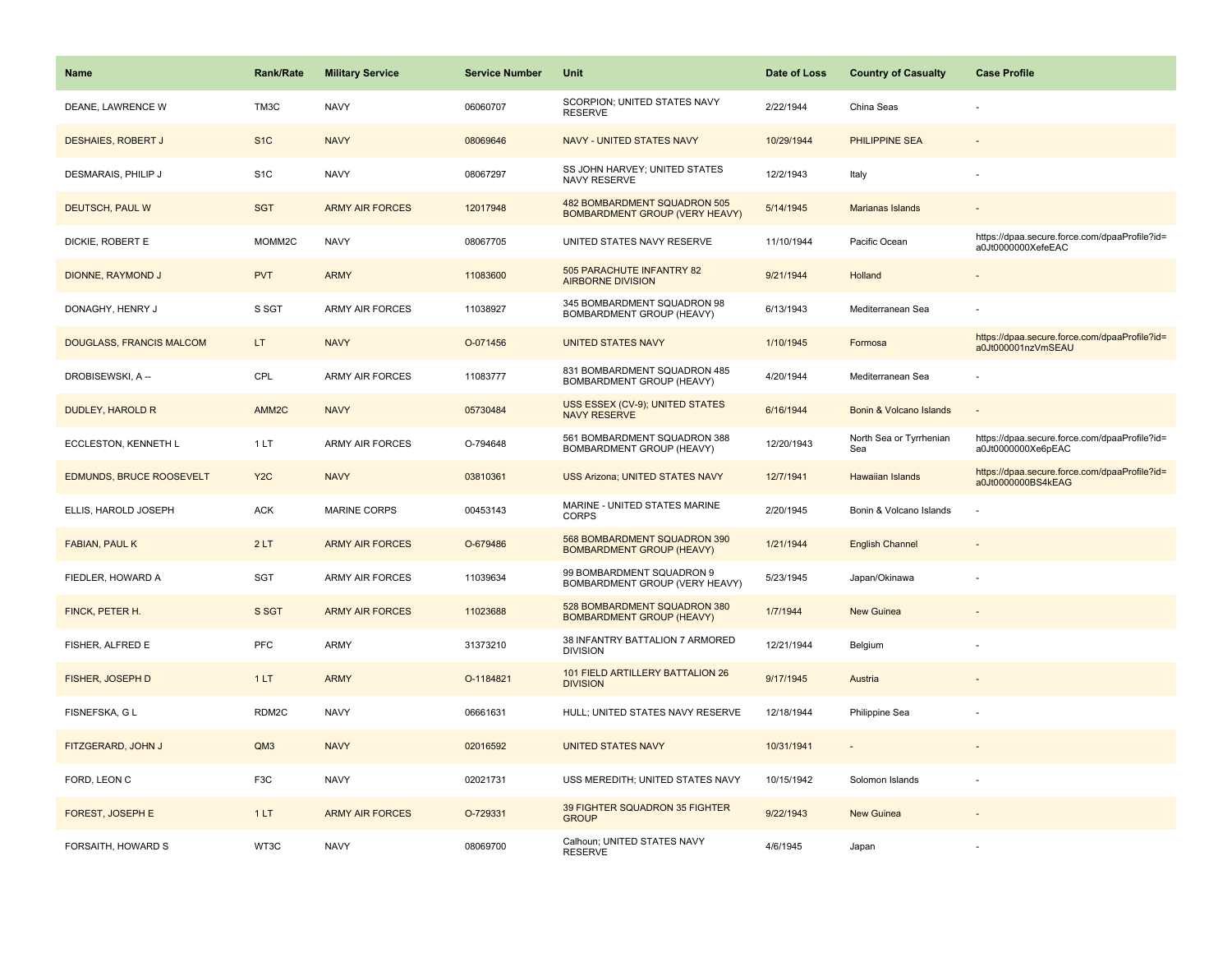| Name                         | <b>Rank/Rate</b>  | <b>Military Service</b>     | <b>Service Number</b> | <b>Unit</b>                                                                                                                                         | Date of Loss | <b>Country of Casualty</b>                             | <b>Case Profile</b>                                                 |
|------------------------------|-------------------|-----------------------------|-----------------------|-----------------------------------------------------------------------------------------------------------------------------------------------------|--------------|--------------------------------------------------------|---------------------------------------------------------------------|
| FOSS, ROGER L                | ARM3C             | <b>NAVY</b>                 | 05731431              | UNITED STATES NAVY RESERVE                                                                                                                          | 3/29/1945    | China Seas                                             |                                                                     |
| FRANCOEUR, ROBERT A          | S <sub>2</sub> C  | <b>NAVY</b>                 | 05730979              | Plymouth; UNITED STATES NAVY<br><b>RESERVE</b>                                                                                                      | 8/5/1943     | Atlantic Ocean: North<br>American Waters               | https://dpaa.secure.force.com/dpaaProfile?id=<br>a0Jt0000000Xe9OEAS |
| FRENCH, GALE H               | ARM1C             | <b>NAVY</b>                 | 06420145              | UNITED STATES NAVY RESERVE                                                                                                                          | 7/26/1944    | North Atlantic Ocean                                   |                                                                     |
| FRIEND, RICHARD B.           | T SGT             | <b>ARMY AIR FORCES</b>      | 31110592              | 63 BOMBARDMENT SQUADRON 43<br>BOMBARDMENT GROUP (HEAVY)                                                                                             | 12/16/1943   | New Britain Island                                     |                                                                     |
| <b>FURBUSH, HOLLIS CHASE</b> | 1LT               | <b>MARINE CORPS RESERVE</b> | O-032355              | 1st Joint Assault Signal Company, (attached<br>with 1st JASCO, 4th Marine Division during<br>Saipan invasion). UNITED STATES<br><b>MARINE CORPS</b> | 6/15/1944    | <b>SAIPAN</b>                                          |                                                                     |
| GADBOIS, OSCAR --            | <b>CMM</b>        | <b>NAVY</b>                 | 01600183              | Truxton; UNITED STATES NAVY<br><b>RESERVE</b>                                                                                                       | 2/18/1942    | Newfoundland                                           |                                                                     |
| <b>GAGNON, GERARD E</b>      | S <sub>2</sub> C  | <b>NAVY</b>                 | 08067694              | Skill; UNITED STATES NAVY RESERVE                                                                                                                   | 9/25/1943    | North or Tyrrhenian Seas                               |                                                                     |
| <b>GALLANT, CLIFFORD B</b>   | AMM3C             | <b>NAVY</b>                 | 08068123              | USS LEXINGTON; UNITED STATES NAVY<br><b>RESERVE</b>                                                                                                 | 1/16/1945    | China Seas                                             |                                                                     |
| <b>GEDDES, DUNCAN A</b>      | <b>SGT</b>        | <b>ARMY AIR FORCES</b>      | 31373892              | 788 BOMBARDMENT SQUADRON 467<br><b>BOMBARDMENT GROUP (HEAVY)</b>                                                                                    | 2/17/1945    | North Sea or Tyrrhenian<br>Sea                         |                                                                     |
| GIGUERE, RUSSELL H           | <b>CPHM</b>       | <b>NAVY</b>                 | 03112946              | Plymouth; UNITED STATES NAVY                                                                                                                        | 8/5/1943     | Atlantic Ocean                                         | https://dpaa.secure.force.com/dpaaProfile?id=<br>a0Jt0000000XddbEAC |
| GILBERT, ALBERT R.           | S SGT             | <b>ARMY AIR FORCES</b>      | 31110612              | 442 BOMBARDMENT SQUADRON 320<br><b>BOMBARDMENT GROUP (MEDIUM)</b>                                                                                   | 1/29/1944    | North Sea or Tyrrhenian<br>Sea                         |                                                                     |
| GILBERT, JAMES W             | PVT               | ARMY AIR FORCES             | 11015372              | HEADQUARTERS SQUADRON 27<br>BOMBARDMENT GROUP (LIGHT)                                                                                               | 6/2/1942     | Philippine Islands                                     |                                                                     |
| <b>GLODDY, RICHARD P</b>     | S <sub>1C</sub>   | <b>NAVY</b>                 | 05732332              | UNITED STATES NAVY RESERVE                                                                                                                          | 12/2/1943    | <b>Adriatic Sea</b>                                    |                                                                     |
| GOERTZ, CONRAD T M           | LT.               | <b>NAVY</b>                 | O-086071              | UNITED STATES NAVY RESERVE                                                                                                                          | 12/12/1944   | Pacific Ocean                                          |                                                                     |
| <b>GOFF, CALVIN E</b>        | Pvt               | <b>ARMY</b>                 | 31373603              | 5307 COMPOSITE UNIT                                                                                                                                 | 2/8/1946     | <b>BURMA</b>                                           |                                                                     |
| GOODWIN, LAWRENCE M.         | 1LT               | <b>ARMY AIR FORCES</b>      | O-1037008             | 333rd Fighter Squadron, 318 Fighter Group                                                                                                           | 12/22/1944   | Marianas Islands                                       |                                                                     |
| <b>GOSS, RICHARD P</b>       | MOMM1C            | <b>NAVY</b>                 | 02014334              | <b>WAHOO; UNITED STATES NAVY</b><br><b>RESERVE</b>                                                                                                  | 11/1/1943    | Sea of Japan                                           |                                                                     |
| GRANGER, ALBERT A.           | AMMH1c            | <b>NAVY</b>                 | 2128071               | CABOT; UNITED STATES NAVY<br><b>RESERVE</b>                                                                                                         | 10/24/1944   | Philippine Islands                                     |                                                                     |
| <b>GRAZIANI, FREDERICK P</b> | GM <sub>1</sub> C | <b>NAVY</b>                 | 02016655              | R-12; UNITED STATES NAVY                                                                                                                            | 6/12/1943    | <b>Atlantic Ocean: North</b><br><b>American Waters</b> |                                                                     |
| GREBERSTEIN, W A             | MM1               | <b>NAVY</b>                 | 02013340              | UNITED STATES NAVY                                                                                                                                  | 3/1/1942     | Indian Ocean                                           |                                                                     |
| <b>GREER, ERNEST B</b>       | <b>SGT</b>        | <b>ARMY AIR FORCES</b>      | 31178444              | HMT Rohna; 322 FIGHTER CONTROL<br><b>SQUADRON</b>                                                                                                   | 11/26/1943   | Mediterranean Sea                                      |                                                                     |
| GRENIER, RAYMOND ALFRED      | RT <sub>1</sub>   | <b>NAVY</b>                 | 60636020              | TULLIBEE; UNITED STATES NAVY<br><b>RESERVE</b>                                                                                                      | 3/27/1944    | Caroline Islands                                       |                                                                     |
| <b>HALEY, GEORGE J</b>       | S <sub>1</sub> C  | <b>NAVY</b>                 | 06075136              | UNITED STATES NAVY RESERVE                                                                                                                          | 1/11/1943    | North Atlantic Ocean                                   |                                                                     |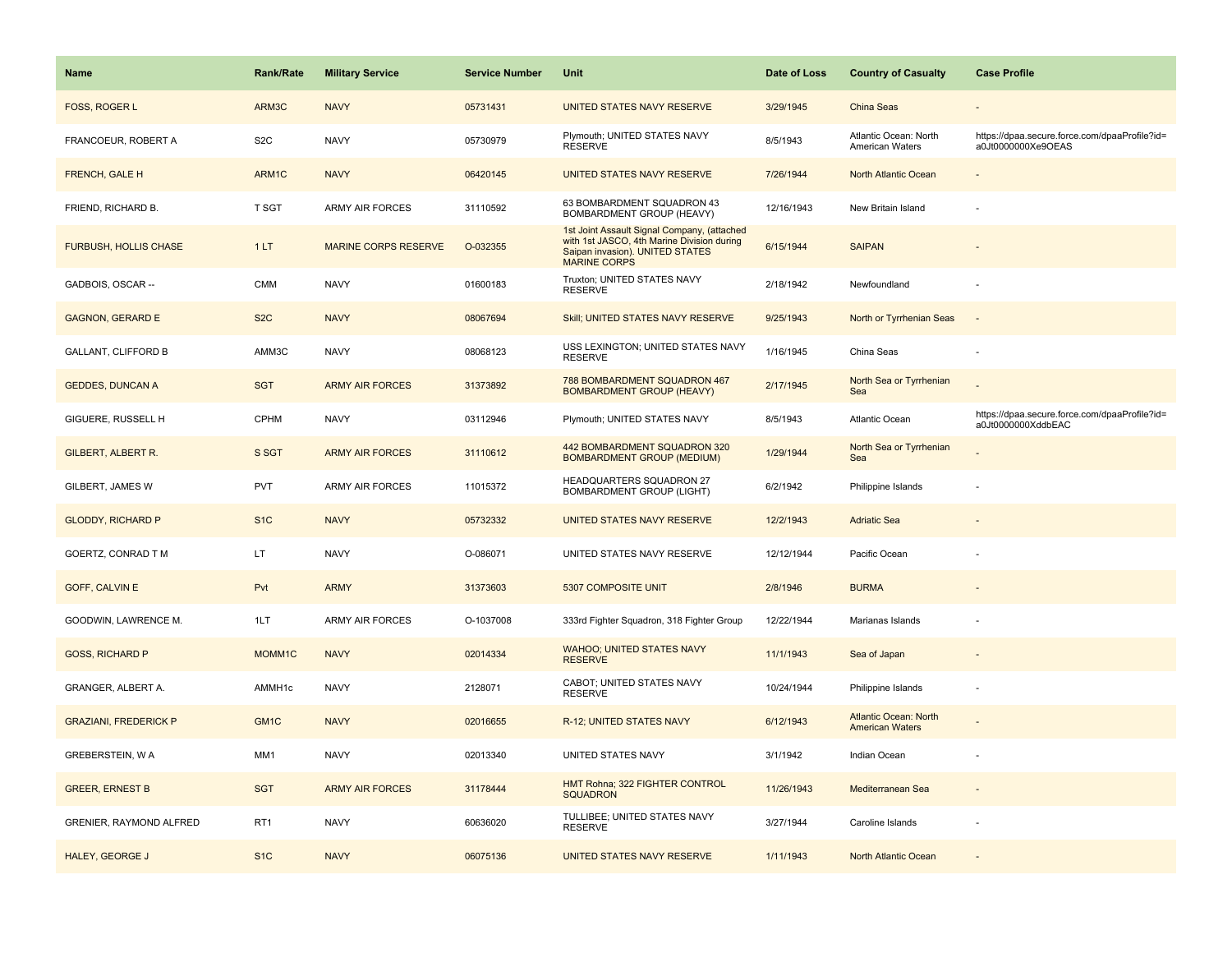| Name                         | <b>Rank/Rate</b> | <b>Military Service</b> | <b>Service Number</b> | Unit                                                                  | Date of Loss | <b>Country of Casualty</b>                             | <b>Case Profile</b>                                                 |
|------------------------------|------------------|-------------------------|-----------------------|-----------------------------------------------------------------------|--------------|--------------------------------------------------------|---------------------------------------------------------------------|
| HALEY, RICHARD M             | CPL              | <b>ARMY AIR FORCES</b>  | 11014921              | 90 BOMBARDMENT SQUADRON 3<br>BOMBARDMENT GROUP (LIGHT)                | 11/18/1945   | New Guinea                                             |                                                                     |
| HALL, GEORGE W               | <b>PVT</b>       | <b>ARMY AIR FORCES</b>  | 11014679              | 20 PURSUIT SQUADRON 24 PURSUIT<br><b>GROUP</b>                        | 12/1/1942    | Philippine Islands                                     | https://dpaa.secure.force.com/dpaaProfile?id=<br>a0Jt0000000cc5bEAA |
| HALL, ORMAN W                | WT3C             | <b>NAVY</b>             | 02043748              | NAVY - UNITED STATES NAVY RESERVE                                     | 3/19/1945    | CENTRAL/SOUTH<br>PACIFIC THEATER                       |                                                                     |
| HAMEL, HARVEY H              | S <sub>1</sub> C | <b>NAVY</b>             | 05731369              | UNITED STATES NAVY RESERVE                                            | 8/18/1943    | North Atlantic Ocean                                   |                                                                     |
| HAMMOND, RICHARD G           | SGT              | ARMY                    | 11015303              | 601 TANK DESTROYER BATTALION                                          | 2/17/1944    | Tunisia                                                |                                                                     |
| HANSON, RICHARD H            | <b>CPL</b>       | <b>ARMY AIR FORCES</b>  | 31375224              | 871 BOMBARDMENT SQUADRON 497<br><b>BOMBARDMENT GROUP (VERY HEAVY)</b> | 2/19/1945    | <b>Marianas Islands</b>                                |                                                                     |
| HARVEY, RALPH ELMER          | S <sub>2</sub> C | <b>NAVY</b>             | 02022825              | USS JUNEAU; UNITED STATES NAVY                                        | 11/13/1942   | Pacific Ocean                                          |                                                                     |
| HEAD, CLIFFORD A.            | <b>TSGT</b>      | <b>ARMY AIR FORCES</b>  | 31108559              | <b>AIR CORPS</b>                                                      | 3/30/1943    | <b>Atlantic Ocean: North</b><br><b>American Waters</b> |                                                                     |
| HEATH, JOHN D                | AMM3C            | <b>NAVY</b>             | 08067699              | VPB-27; UNITED STATES NAVY<br><b>RESERVE</b>                          | 8/8/1945     | Japan                                                  |                                                                     |
| HILL, EDGAR W.               | <b>PVT</b>       | <b>ARMY</b>             | 31269360              | 11 INFANTRY 5 DIVISION                                                | 9/11/1944    | France                                                 |                                                                     |
| HOUGH, WARREN C              | <b>SMIC</b>      | <b>NAVY</b>             | 02069061              | DeHaven; UNITED STATES NAVY                                           | 2/1/1943     | Pacific Ocean                                          |                                                                     |
| <b>HOWE, CARLTON S</b>       | S <sub>2</sub> C | <b>NAVY</b>             | 05794824              | NAVY - UNITED STATES NAVY RESERVE                                     | 12/3/1944    | PHILIPPINE ISLANDS                                     | $\blacksquare$                                                      |
| HURLBERT, QUENTIN B          | <b>ENS</b>       | <b>NAVY</b>             | O-146011              | USS MONTEREY (CVL-26); UNITED<br>STATES NAVY RESERVE                  | 1/29/1944    | Pacific Ocean                                          |                                                                     |
| <b>IRVING, ROBERT HARRIS</b> | ARM2C            | <b>NAVY</b>             | 06065812              | UNITED STATES NAVY RESERVE                                            | 10/25/1943   | Mediterranean Sea                                      |                                                                     |
| JACOBSEN, HAROLD G           | S <sub>2</sub> C | <b>NAVY</b>             | 05732528              | NAVY - UNITED STATES NAVY                                             | 3/19/1945    | <b>JAPAN</b>                                           |                                                                     |
| <b>JONES, AINSWORTH B</b>    | 2LT              | <b>ARMY AIR FORCES</b>  | O-794240              | 17 BOMBARDMENT SQUADRON 27<br><b>BOMBARDMENT GROUP (LIGHT)</b>        | 7/11/1943    | Sicily                                                 |                                                                     |
| JONES, WILLIAM C             | MAJ              | ARMY AIR FORCES         | O-022037              | 345 BOMBARDMENT SQUADRON 98<br>BOMBARDMENT GROUP (HEAVY)              | 6/13/1943    | Mediterranean Sea                                      |                                                                     |
| <b>JORDAN, HAROLD L</b>      | S <sub>2</sub> C | <b>NAVY</b>             | 08070792              | <b>MONAGHAN; UNITED STATES NAVY</b><br><b>RESERVE</b>                 | 12/18/1944   | <b>Philippine Sea</b>                                  |                                                                     |
| KANGAS, LEONARD I            | SK3C             | <b>NAVY</b>             | 02017172              | USS WASP; UNITED STATES NAVY                                          | 9/15/1942    | Solomon Islands                                        | ÷,                                                                  |
| <b>KENNEY, CLIFFORD R</b>    | S <sub>1C</sub>  | <b>NAVY</b>             | 05732770              | NAVY - UNITED STATES NAVY RESERVE                                     | 3/24/1945    | <b>CENTRAL/SOUTH</b><br><b>PACIFIC THEATER</b>         |                                                                     |
| KIBBEE, FORREST H            | S Sgt            | ARMY                    | 6143557               | 18 INFANTRY 1 DIVISION                                                | 1/31/1945    | Poland                                                 | ÷,                                                                  |
| KING, CHARLES J              | LT.              | <b>NAVY</b>             | O-081342              | <b>INGRAHAM; UNITED STATES NAVY</b>                                   | 8/22/1942    | Nova Scotia                                            |                                                                     |
| KINIRY, EDWARD J             | <b>PVT</b>       | ARMY                    | 31109355              | 7th Infantry Regiment, 3d Infantry Division                           | 7/10/1943    | Sicily                                                 |                                                                     |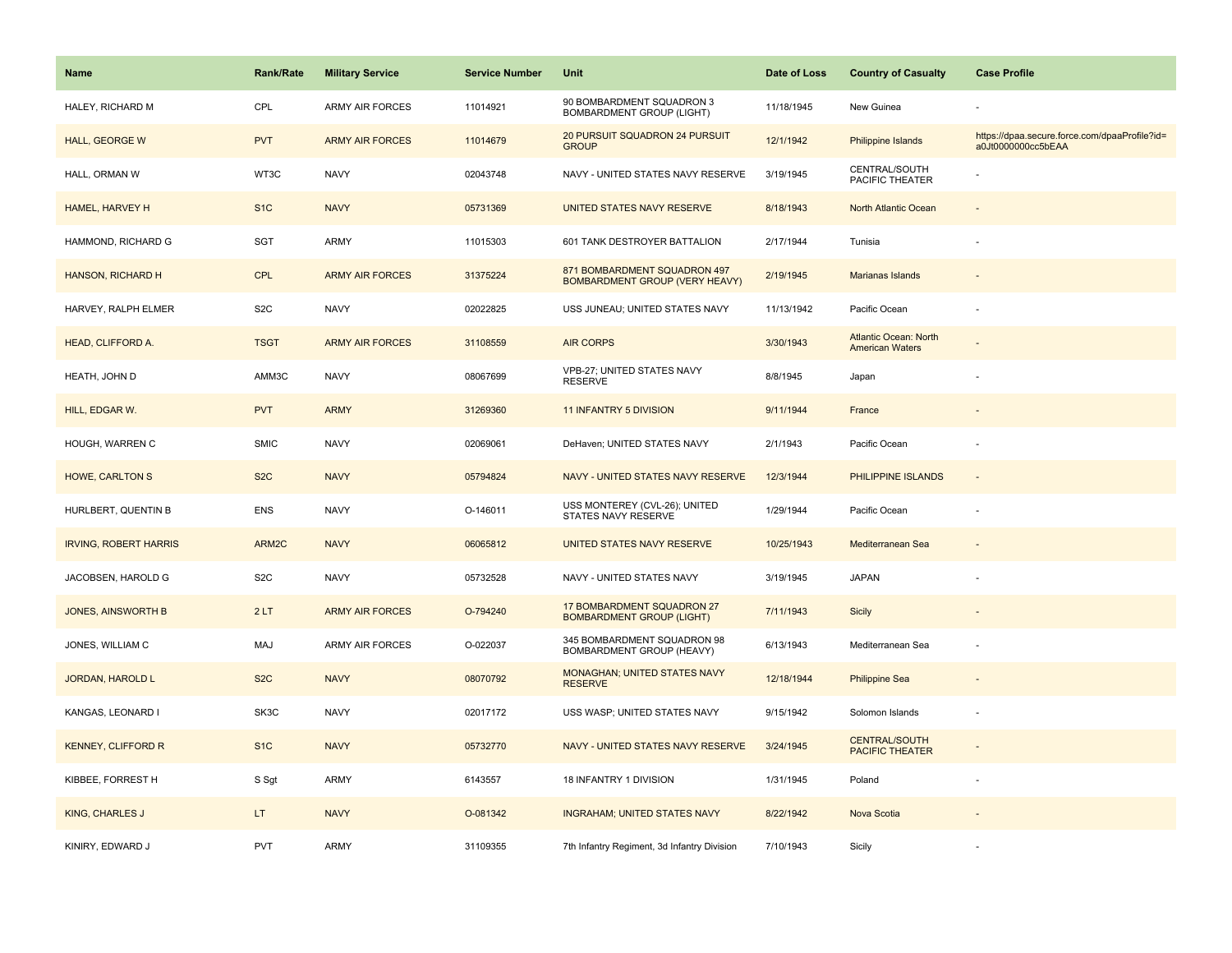| <b>Name</b>                  | <b>Rank/Rate</b>  | <b>Military Service</b> | <b>Service Number</b> | Unit                                                              | Date of Loss | <b>Country of Casualty</b>     | <b>Case Profile</b>                                                 |
|------------------------------|-------------------|-------------------------|-----------------------|-------------------------------------------------------------------|--------------|--------------------------------|---------------------------------------------------------------------|
| KOLAZYK, EDMUND JOHN         | <b>ENS</b>        | <b>NAVY</b>             | O-146507              | VB-101, formally VP-51, UNITED STATES<br><b>NAVY</b>              | 2/14/1943    | Solomon Islands                |                                                                     |
| KUPCHUN, ALPHONSE B.         | CPL               | ARMY AIR FORCES         | 31108558              | INDIA CHINA WING ARMY TRANSPORT<br>COMMAND                        | 1/29/1944    | China                          |                                                                     |
| KURISKO, FRANK L.            | <b>PVT</b>        | <b>ARMY AIR FORCES</b>  | 11036019              | 63 BOMBARDMENT SQUADRON 43<br><b>BOMBARDMENT GROUP (HEAVY)</b>    | 5/7/1943     | Solomon Islands                |                                                                     |
| LABBE, MAURICE J             | S <sub>2</sub> C  | <b>NAVY</b>             | 05732833              | NAVY - UNITED STATES NAVY RESERVE                                 | 7/24/1945    | PHILIPPINE ISLANDS             |                                                                     |
| <b>LABOMBARDE, WILLIAM H</b> | S <sub>2</sub> C  | <b>NAVY</b>             | 05734596              | NAVY - UNITED STATES NAVY RESERVE                                 | 7/24/1945    | <b>PACIFIC OCEAN</b>           |                                                                     |
| LACAVA, FRANK J              | SEA1              | <b>NAVY</b>             | 02023186              | SS ATLANTIC SUN; UNITED STATES<br><b>NAVY</b>                     | 2/15/1943    | Newfoundland                   |                                                                     |
| LADERBUSH, GEORGE R          | TM <sub>2</sub> C | <b>NAVY</b>             | 05730744              | FLIER; UNITED STATES NAVY                                         | 8/13/1944    | Philippine Islands             |                                                                     |
| LALLY, FRANCIS P             | SK <sub>2</sub> C | <b>NAVY</b>             | 02021560              | USS LISCOME BAY; UNITED STATES<br><b>NAVY</b>                     | 11/24/1943   | Gilbert Islands                |                                                                     |
| LANG, ARTHUR W               | S SGT             | <b>ARMY AIR FORCES</b>  | 31174614              | 445 BOMBARDMENT SQUADRON 321<br><b>BOMBARDMENT GROUP (MEDIUM)</b> | 10/30/1943   | Mediterranean Sea              |                                                                     |
| LARUE, RICHARD F             | <b>PFC</b>        | ARMY AIR FORCES         | 11014622              | HEADQUARTERS SQUADRON 24<br>PURSUIT GROUP                         | 7/25/1942    | Philippine Islands             | https://dpaa.secure.force.com/dpaaProfile?id=<br>a0Jt0000000LIDpEAK |
| LAVIGNE, RICHARD M           | <b>SGT</b>        | <b>ARMY</b>             | 31268810              | SS Leopoldville; 262 INFANTRY 66<br><b>DIVISION</b>               | 12/24/1944   | <b>English Channel</b>         |                                                                     |
| LAVOIE, ROBERT F             | <b>SGT</b>        | ARMY AIR FORCES         | 31373900              | 405 BOMBARDMENT SQUADRON 38<br>BOMBARDMENT GROUP (MEDIUM)         | 7/28/1945    | China Seas                     |                                                                     |
| LEBLANC, PAUL R J            | <b>PVT</b>        | <b>ARMY</b>             | 11035751              | 601 TANK DESTROYER BATTALION                                      | 1/20/1943    | Tunisia                        |                                                                     |
| LEIGHTON, HARRY R            | MAJ               | <b>ARMY</b>             | O-016296              | ARMY - STATION HOSPITAL                                           | 1/9/1945     | <b>FORMOSA</b>                 | https://dpaa.secure.force.com/dpaaProfile?id=<br>a0Jt000000PgMCxEAN |
| LEONARD, MYRLE --            | LT.               | <b>NAVY</b>             | O-115019              | <b>FRANKLIN; UNITED STATES NAVY</b><br><b>RESERVE</b>             | 3/19/1945    | Japan                          |                                                                     |
| LESSARD, GIRARD J            | S <sub>1</sub> C  | <b>NAVY</b>             | 02015289              | USS ASTORIA; UNITED STATES NAVY                                   | 8/9/1942     | Solomon Islands                |                                                                     |
| LEVASSEUR, ROLAND J          | 2LT               | <b>ARMY</b>             | O-1636215             | <b>SIGNAL CORPS</b>                                               | 1/9/1943     | <b>Atlantic Ocean</b>          |                                                                     |
| LEVESQUE, NORMAND RODOLPHE   | CPL               | <b>MARINE CORPS</b>     | 00470026              | HQ COMPANY 2D BATTALION 23D<br><b>MARINE REGIMENT</b>             | 5/21/1944    | Hawaiian Islands               |                                                                     |
| LEWIS, RALPH E.              | <b>T SGT</b>      | <b>ARMY AIR FORCES</b>  | 31077856              | 338 BOMBARDMENT SQUADRON 96<br><b>BOMBARDMENT GROUP (HEAVY)</b>   | 7/29/1943    | North Sea or Tyrrhenian<br>Sea |                                                                     |
| LOUGHERY, EDWARD A           | S <sub>1</sub> C  | <b>NAVY</b>             | 06669202              | SPENCE; UNITED STATES NAVY<br><b>RESERVE</b>                      | 12/18/1944   | Philippine Sea                 |                                                                     |
| MACDONALD, JOHN P            | Cox               | <b>NAVY</b>             | 08069989              | TICONDEROGA; UNITED STATES NAVY<br><b>RESERVE</b>                 | 1/21/1945    | <b>Philippine Sea</b>          |                                                                     |
| MACDONALD, LESLIE W          | SEA2              | <b>NAVY</b>             | 02020543              | USS QUINCY; UNITED STATES NAVY                                    | 8/9/1942     | Solomon Islands                |                                                                     |
| <b>MAILHIOT, LUCIEN A</b>    | <b>CPL</b>        | <b>ARMY</b>             | 11008682              | ARMY - 35 INFANTRY 25 DIVISION                                    | 1/15/1943    | <b>SOLOMON ISLANDS</b>         |                                                                     |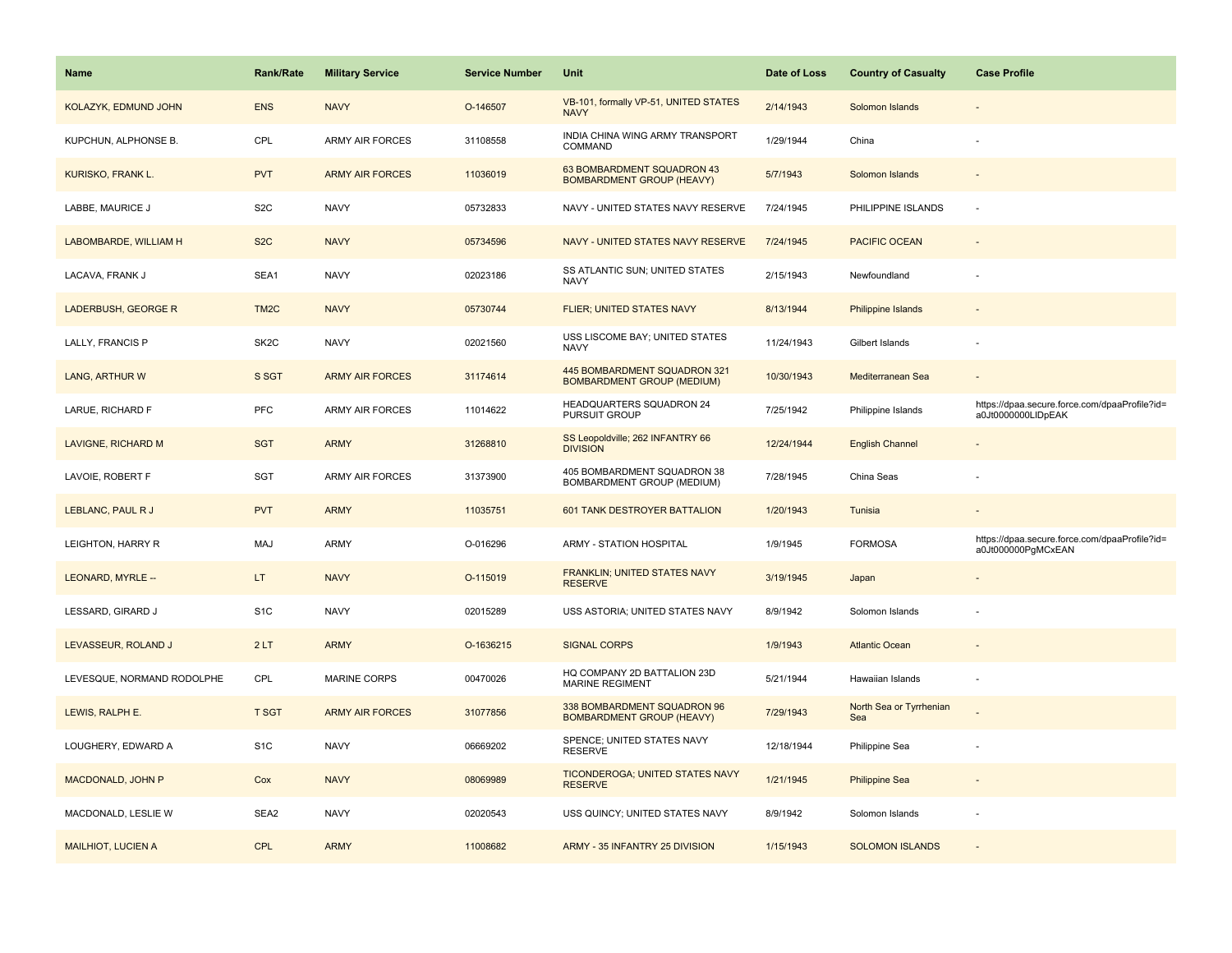| Name                      | <b>Rank/Rate</b>  | <b>Military Service</b> | <b>Service Number</b> | Unit                                                              | Date of Loss | <b>Country of Casualty</b>              | <b>Case Profile</b>                                                 |
|---------------------------|-------------------|-------------------------|-----------------------|-------------------------------------------------------------------|--------------|-----------------------------------------|---------------------------------------------------------------------|
| MALANOWSKI, ANTHONY P.    | PISgt             | <b>MARINE CORPS</b>     | 238894                | MARINE - UNITED STATES MARINE<br><b>CORPS</b>                     | 9/27/1942    | Solomon Islands                         |                                                                     |
| MANDEVILLE, JOSEPH E      | S <sub>2</sub> C  | <b>NAVY</b>             | 2018988               | <b>UNITED STATES NAVY</b>                                         | 6/4/1942     | Midway Island                           |                                                                     |
| MARQUIS, CLARENCE D       | FM1C              | <b>MARINE CORPS</b>     | 00470304              | MARINE - UNITED STATES MARINE<br><b>CORPS</b>                     | 3/10/1945    | Bonin & Volcano Islands                 |                                                                     |
| <b>MARTIN, ROGER S</b>    | S SGT             | <b>ARMY AIR FORCES</b>  | 11014927              | 89 BOMBARDMENT SQUADRON 3<br><b>BOMBARDMENT GROUP (LIGHT)</b>     | 11/16/1942   | <b>New Guinea</b>                       |                                                                     |
| MCEVOY, DONALD V.         | 1st Lt            | <b>ARMY AIR FORCES</b>  | O-811678              | 515 BOMBARDMENT SQUADRON 376<br>BOMBARDMENT GROUP (HEAVY)         | 10/17/1944   | Adriatic Sea                            |                                                                     |
| <b>MCGORRY, JAMES J</b>   | ARM <sub>2c</sub> | <b>NAVY</b>             | 06065811              | <b>USS ENTERPRISE; UNITED STATES</b><br><b>NAVY RESERVE</b>       | 2/17/1944    | Caroline Islands                        |                                                                     |
| MCLAIN, STEPHEN R         | F <sub>1c</sub>   | <b>NAVY</b>             | 05730192              | UNITED STATES NAVY RESERVE                                        | 1/22/1944    | North or Tyrrhenian Seas                | $\sim$                                                              |
| <b>MCLAUGHLIN, PT</b>     | Pvt               | <b>ARMY</b>             | 11014987              | ARISAN MARU; SIGNAL AIR WARNING<br><b>COMPANY</b>                 | 10/24/1944   |                                         |                                                                     |
| MCNEIL, JOSEPH A          | Pvt               | <b>ARMY</b>             | 16008597              | ARISAN MARU; 59 COAST ARTILLERY<br><b>REGIMENT</b>                | 10/24/1944   | China Seas                              |                                                                     |
| <b>MEADE, ROBERT H</b>    | S SGT             | <b>ARMY AIR FORCES</b>  | 11035952              | 747 BOMBARDMENT SQUADRON 456<br><b>BOMBARDMENT GROUP (HEAVY)</b>  | 9/22/1944    | <b>Adriatic Sea</b>                     |                                                                     |
| MERRILL, LEONARD A        | 1LT               | <b>ARMY</b>             | O-378222              | 83 CHEMICAL BATTALION                                             | 1/26/1944    | North Sea or Tyrrhenian<br>Sea          |                                                                     |
| <b>MESSERY, JOSEPH A</b>  | S SGT             | <b>ARMY</b>             | 11003016              | 60 COAST ARTILLERY REGIMENT                                       | 1/2/1943     | Japan/Okinawa                           |                                                                     |
| MESSIER, ERNEST W         | SM <sub>1C</sub>  | <b>NAVY</b>             | 06071542              | NAVY - UNITED STATES NAVY RESERVE                                 | 3/26/1945    | RYUKYUS ISLANDS                         | https://dpaa.secure.force.com/dpaaProfile?id=<br>a0Jt000001nzZloEAM |
| <b>METIVIER, ROLAND A</b> | <b>SSGT</b>       | <b>ARMY AIR FORCES</b>  | 31110469              | 563 BOMBARDMENT SQUADRON 388<br><b>BOMBARDMENT GROUP (HEAVY)</b>  | 6/21/1943    | Newfoundland                            |                                                                     |
| MILLER, DOUGLAS F         | <b>PVT</b>        | ARMY                    | 31376615              | SS Leopoldville; 262 INFANTRY 66<br><b>DIVISION</b>               | 12/24/1944   | English Channel                         |                                                                     |
| MILLER, EARL W            | <b>PVT</b>        | <b>ARMY</b>             | 31374634              | 180 INFANTRY 45 DIVISION                                          | 12/20/1944   | Germany                                 |                                                                     |
| MORRISSETTE, RALPH E      | SM3C              | <b>NAVY</b>             | 06078615              | UNITED STATES NAVY RESERVE                                        | 5/30/1943    | Africa                                  |                                                                     |
| MOTT, PHILLIP V           | LT.               | <b>NAVY</b>             | O-116206              | <b>USS SAGINAW BAY; UNITED STATES</b><br><b>NAVY RESERVE</b>      | 4/14/1945    | <b>Central/South Pacific</b><br>Theater |                                                                     |
| MULVANITY, FRANCIS C      | <b>ENS</b>        | <b>NAVY</b>             | O-165707              | USS WALKE; UNITED STATES NAVY                                     | 11/15/1942   | Solomon Islands                         |                                                                     |
| NADEAU, OMER W            | <b>PVT</b>        | <b>ARMY</b>             | 20141536              | 38 INFANTRY BATTALION 7 ARMORED<br><b>DIVISION</b>                | 4/16/1946    | Germany                                 |                                                                     |
| NEDEAU, RAYMOND E         | T SGT             | <b>ARMY AIR FORCES</b>  | 11039947              | 431 BOMBARDMENT SQUADRON 11<br>BOMBARDMENT GROUP (HEAVY)          | 5/29/1944    | Marianas Islands                        |                                                                     |
| <b>NEDEAU, RAYMOND F</b>  | <b>SGT</b>        | <b>ARMY AIR FORCES</b>  | 31373699              | 499 BOMBARDMENT SQUADRON 345<br><b>BOMBARDMENT GROUP (MEDIUM)</b> | 3/6/1945     | China Seas                              |                                                                     |
| NELSON, CLIFFORD V        | S <sub>2</sub> C  | <b>NAVY</b>             | 05732750              | NAVY - UNITED STATES NAVY RESERVE                                 | 3/19/1945    | <b>JAPAN</b>                            |                                                                     |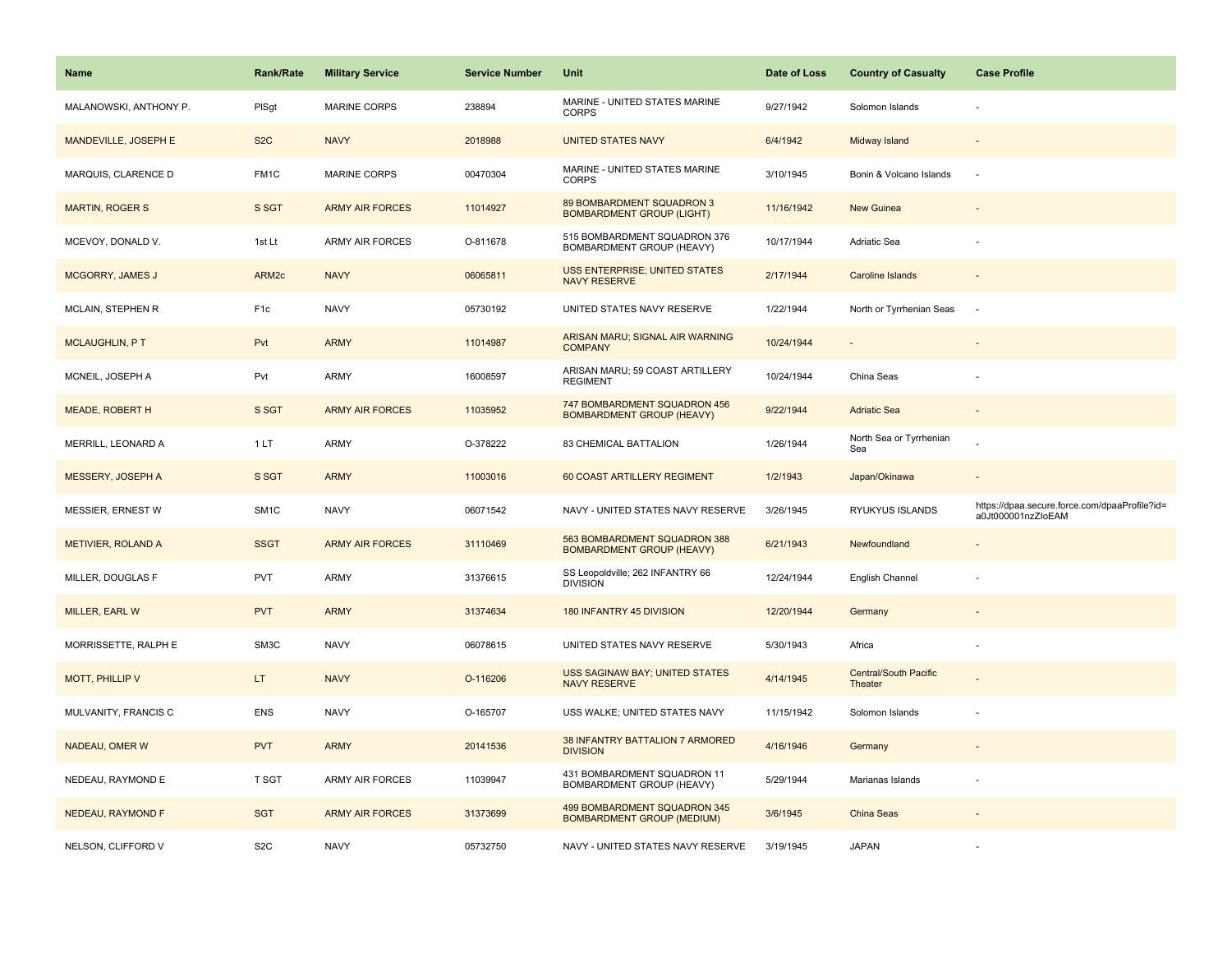| <b>Name</b>            | <b>Rank/Rate</b> | <b>Military Service</b> | <b>Service Number</b> | Unit                                                            | Date of Loss | <b>Country of Casualty</b>     | <b>Case Profile</b>                                                 |
|------------------------|------------------|-------------------------|-----------------------|-----------------------------------------------------------------|--------------|--------------------------------|---------------------------------------------------------------------|
| NEWMAN, RALPH W        | RDM3C            | <b>NAVY</b>             | 05731663              | Emmons; UNITED STATES NAVY                                      | 4/6/1945     | Japan                          |                                                                     |
| NOEL, PAUL R           | 1LT              | <b>ARMY AIR FORCES</b>  | O-759976              | 446 BOMBARDMENT SQUADRON 321<br>BOMBARDMENT GROUP (MEDIUM)      | 10/27/1944   | North Sea or Tyrrhenian<br>Sea |                                                                     |
| NORCROSS, EDGAR R      | <b>PFC</b>       | <b>MARINE CORPS</b>     | 00470313              | <b>MARINE - UNITED STATES MARINE</b><br><b>CORPS</b>            | 3/16/1945    | <b>CAROLINE ISLANDS</b>        |                                                                     |
| NOURSE, JONAS E        | <b>PVT</b>       | <b>ARMY AIR FORCES</b>  | 11015370              | 48 MATERIALS SQUADRON                                           | 7/27/1942    | Philippine Islands             | https://dpaa.secure.force.com/dpaaProfile?id=<br>a0Jt000000N3c4JEAR |
| <b>OSBERG, CARL A</b>  | <b>ENS</b>       | <b>NAVY</b>             | O-099914              | UNITED STATES NAVY RESERVE                                      | 6/4/1942     | Midway Island                  |                                                                     |
| PACKARD, HENRY H       | SGT              | <b>ARMY</b>             | 11015365              | ARMY - 803 ENGINEERS BATTALION<br>(AVIATION)                    | 9/17/1942    | PHILIPPINE ISLANDS             | https://dpaa.secure.force.com/dpaaProfile?id=<br>a0Jt0000000Lm61EAC |
| PACZOSA, HAROLD C      | <b>PVT</b>       | <b>ARMY</b>             | 31109766              | <b>USAT DORCHESTER; COAST ARTILLERY</b><br><b>CORPS</b>         | 2/3/1943     | Greenland                      | $\overline{\phantom{a}}$                                            |
| PARADY, PHILLIP D      | QM3C             | <b>NAVY</b>             | 06660730              | USS POMPANO; UNITED STATES NAVY<br><b>RESERVE</b>               | 10/15/1943   | Solomon Islands                |                                                                     |
| PARENT, JEAN PAUL RENE | <b>ENS</b>       | <b>NAVY</b>             | O-306231              | NAVY - UNITED STATES NAVY RESERVE                               | 9/11/1945    | <b>CAROLINE ISLANDS</b>        | https://dpaa.secure.force.com/dpaaProfile?id=<br>a0Jt000001nzY47EAE |
| PARKER, BENJAMIN D     | 1LT              | <b>ARMY AIR FORCES</b>  | O-439661              | 531 BOMBARDMENT SQUADRON 380<br>BOMBARDMENT GROUP (HEAVY)       | 6/15/1943    | New Guinea                     |                                                                     |
| PARKER, HARRY A        | <b>CAPT</b>      | <b>ARMY AIR FORCES</b>  | O-801747              | 318 FIGHTER SQUADRON 325 FIGHTER<br><b>GROUP</b>                | 4/2/1945     | Yugoslavia                     | https://dpaa.secure.force.com/dpaaProfile?id=<br>a0Jt000001nzUVFEA2 |
| PARKER, HARRY J        | S <sub>1</sub> C | <b>NAVY</b>             | 05730591              | Fiske; UNITED STATES NAVY                                       | 8/2/1944     | North Atlantic Ocean           |                                                                     |
| PEASE, CARL E          | <b>PVT</b>       | <b>ARMY</b>             | 11014727              | 506 PARACHUTE INFANTRY 101<br><b>AIRBORNE DIVISION</b>          | 10/5/1944    | Holland                        |                                                                     |
| PEASE, HARL J          | CAPT             | <b>ARMY AIR FORCES</b>  | O-395206              | 93 BOMBARDMENT SQUADRON 19<br>BOMBARDMENT GROUP (HEAVY)         | 8/7/1942     | New Britain Island             | https://dpaa.secure.force.com/dpaaProfile?id=<br>a0Jt0000000XekwEAC |
| PELTON, MAURICE N      | <b>PVT</b>       | <b>ARMY</b>             | 31339644              | <b>ARMY - 5 REGIMENT 1 CAVALRY</b><br><b>DIVISION</b>           | 4/6/1944     | <b>ADMIRALTY ISLANDS</b>       | $\blacksquare$                                                      |
| PERREAULT, ARTHUR E    | F <sub>2</sub> C | <b>NAVY</b>             | 08069122              | NAVY - UNITED STATES NAVY RESERVE                               | 3/19/1945    | <b>JAPAN</b>                   |                                                                     |
| PERRY, FRANCIS E       | <b>CPL</b>       | <b>ARMY AIR FORCES</b>  | 11036043              | 32 PHOTO RECONNAISSANCE<br><b>SQUADRON</b>                      | 4/20/1944    | Mediterranean Sea              |                                                                     |
| PETERS, ARTHUR E       | <b>PVT</b>       | ARMY                    | 31110194              | USAT DORCHESTER; UNITED STATES<br>ARMY                          | 2/3/1943     | Greenland                      |                                                                     |
| PETTIGREW, H E         | MOMM1C           | <b>NAVY</b>             | 02015397              | <b>CAPELIN; UNITED STATES NAVY</b><br><b>RESERVE</b>            | 12/15/1943   | Celebes                        |                                                                     |
| PHILLIPE, PETER G      | S SGT            | <b>ARMY AIR FORCES</b>  | 31174658              | 48 BOMBARDMENT SQUADRON 41<br><b>BOMBARDMENT GROUP (MEDIUM)</b> | 1/27/1944    | Marshall Islands               |                                                                     |
| PHILLIPS, GEORGE W     | MOMM3C           | <b>NAVY</b>             | 08067821              | FLIER; UNITED STATES NAVY RESERVE                               | 8/13/1944    | <b>Philippine Islands</b>      |                                                                     |
| PINKHAM, ELWIN E       | <b>SSGT</b>      | <b>ARMY AIR FORCES</b>  | 11083374              | AIR CORPS                                                       | 9/30/1943    | <b>Atlantic Ocean</b>          |                                                                     |
| PLANTE, JOHN JOSEPH    | S <sub>2</sub> C | <b>NAVY</b>             | 06660191              | Jacob Jones; UNITED STATES NAVY<br><b>RESERVE</b>               | 2/28/1942    | <b>Atlantic Ocean</b>          |                                                                     |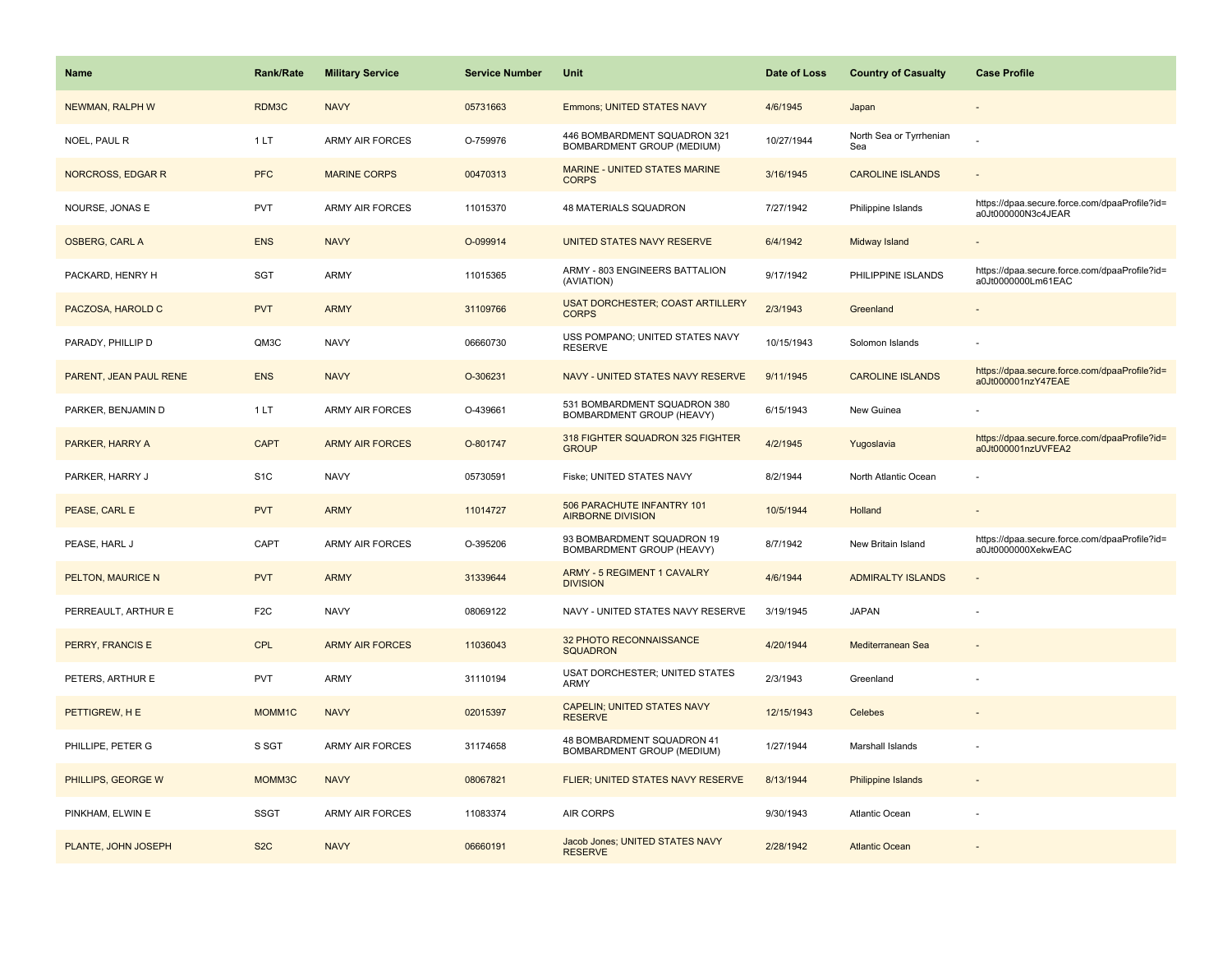| <b>Name</b>                 | <b>Rank/Rate</b> | <b>Military Service</b> | <b>Service Number</b> | Unit                                                              | Date of Loss | <b>Country of Casualty</b>            | <b>Case Profile</b>                                                 |
|-----------------------------|------------------|-------------------------|-----------------------|-------------------------------------------------------------------|--------------|---------------------------------------|---------------------------------------------------------------------|
| PLANTE, NAPOLEON E          | S SGT            | <b>ARMY AIR FORCES</b>  | 31108138              | 22 BOMBARDMENT SQUADRON 341<br>BOMBARDMENT GROUP (MEDIUM)         | 3/18/1944    | French Indochina                      |                                                                     |
| PLANTE, ROGER A             | RM3C             | <b>NAVY</b>             | 08069512              | NAVY - UNITED STATES NAVY RESERVE                                 | 7/24/1945    | PHILIPPINE ISLANDS                    | $\sim$                                                              |
| POOR, ALBERT A              | 2LT              | <b>ARMY AIR FORCES</b>  | O-803864              | 703 BOMBARDMENT SQUADRON 445<br>BOMBARDMENT GROUP (HEAVY)         | 11/15/1943   | Caribbean Sea                         |                                                                     |
| POORE, NORRIS A             | TEC <sub>4</sub> | <b>ARMY</b>             | 31268098              | HMT Rohna; 853 ENGINEERS BATTALION<br>(AVIATION)                  | 11/26/1943   | Mediterranean Sea                     |                                                                     |
| RAIKOS, JOHN C              | S <sub>1</sub> C | <b>NAVY</b>             | 08067708              | NAVY - UNITED STATES NAVY RESERVE                                 | 7/25/1944    | <b>NORTH ATLANTIC</b><br><b>OCEAN</b> |                                                                     |
| RAITTO, FRANK A.            | <b>SGT</b>       | <b>ARMY AIR FORCES</b>  | 11039915              | 437 BOMBARDMENT SQUADRON 319<br><b>BOMBARDMENT GROUP (MEDIUM)</b> | 6/18/1943    | Sardinia                              |                                                                     |
| REGAN, FRANCIS J            | 1LT              | ARMY AIR FORCES         | O-665716              | 336 BOMBARDMENT SQUADRON 95<br>BOMBARDMENT GROUP (HEAVY)          | 7/28/1943    | North Sea or Tyrrhenian<br>Sea        |                                                                     |
| <b>REYNOLDS, THEODORE C</b> | 2LT              | <b>ARMY AIR FORCES</b>  | O-828530              | 770 BOMBARDMENT SQUADRON 462<br>BOMBARDMENT GROUP (VERY HEAVY)    | 5/26/1945    | Japan/Okinawa                         |                                                                     |
| RICHARDS, THOMAS P          | MM3C             | <b>NAVY</b>             | 05731335              | NAVY - UNITED STATES NAVY RESERVE                                 | 11/10/1944   | ADMIRALTY ISLANDS                     | https://dpaa.secure.force.com/dpaaProfile?id=<br>a0Jt0000000Xh57EAC |
| <b>RICHARDSON, WARREN F</b> | <b>T SGT</b>     | <b>ARMY AIR FORCES</b>  | 06138549              | 428 BOMBARDMENT SQUADRON 310<br><b>BOMBARDMENT GROUP (MEDIUM)</b> | 4/5/1943     | <b>Sicily</b>                         |                                                                     |
| RIVET, LOUIS J              | S SGT            | <b>ARMY AIR FORCES</b>  | 11023628              | ORYOKU MARU; 28 MATERIALS<br>SQUADRON 20 AIR BASE GROUP           | 12/15/1944   | Philippine Islands                    |                                                                     |
| ROCKWELL, LESLIE H          | <b>T SGT</b>     | <b>ARMY AIR FORCES</b>  | 11039791              | 331 BOMBARDMENT SQUADRON 94<br><b>BOMBARDMENT GROUP (HEAVY)</b>   | 6/13/1943    | North Sea or Tyrrhenian<br>Sea        |                                                                     |
| ROGERS, ROBERT F            | <b>ENS</b>       | <b>NAVY</b>             | O-081562              | UNITED STATES NAVY RESERVE                                        | 12/22/1941   | Australia                             |                                                                     |
| ROUSSEAU, ROLAND E          | <b>T SGT</b>     | <b>ARMY AIR FORCES</b>  | 31111115              | HMT Rohna; 322 FIGHTER CONTROL<br><b>SQUADRON</b>                 | 11/26/1943   | Mediterranean Sea                     |                                                                     |
| ROUX, JOSEPH H. W.          | S SGT            | <b>ARMY AIR FORCES</b>  | 11014735              | 4 SQUADRON 479 ANTISUB GROUP<br>(HEAVY)                           | 9/8/1943     | <b>Atlantic Ocean</b>                 |                                                                     |
| ROY, GERARD J E             | S <sub>1</sub> C | <b>NAVY</b>             | 05731901              | UNITED STATES NAVY RESERVE                                        | 11/21/1943   | <b>Atlantic Ocean</b>                 |                                                                     |
| ROZMUS, JOSEPH STANLEY      | S <sub>1</sub> C | <b>NAVY</b>             | 02017868              | USS Arizona; UNITED STATES NAVY                                   | 12/7/1941    | Hawaiian Islands                      | https://dpaa.secure.force.com/dpaaProfile?id=<br>a0Jt00000004prnEAA |
| RYDER, JOHN F               | <b>ENS</b>       | <b>NAVY</b>             | O-157276              | NAVY - UNITED STATES NAVY RESERVE                                 | 1/11/1946    | <b>NEW BRITAIN ISLAND</b>             |                                                                     |
| SAJ, JOHN STANLEY           | <b>CEM</b>       | <b>NAVY</b>             | 02015684              | USS QUINCY; UNITED STATES NAVY                                    | 8/9/1942     | Solomon Islands                       |                                                                     |
| SAMOSKI, STANLEY J          | 2LT              | <b>ARMY AIR FORCES</b>  | O-732666              | 344 BOMBARDMENT SQUADRON 98<br><b>BOMBARDMENT GROUP (HEAVY)</b>   | 8/1/1943     | Rumania                               |                                                                     |
| SANBORN, VINCENT R          | CEM              | <b>NAVY</b>             | 04008793              | UNITED STATES NAVY RESERVE                                        | 1/7/1944     | <b>Atlantic Ocean</b>                 |                                                                     |
| SANDFORD, HAROLD L          | <b>PVT</b>       | <b>ARMY</b>             | 31013757              | ARMY - 3206 QUARTERMASTER<br><b>SERVICES COMPANY</b>              | 4/28/1944    | <b>ENGLISH CHANNEL</b>                |                                                                     |
| SANFORD, HOWARD E           | <b>PVT</b>       | ARMY                    | 31174548              | ARMY - COAST ARTILLERY CORPS                                      | 2/7/1943     | <b>ATLANTIC OCEAN</b>                 |                                                                     |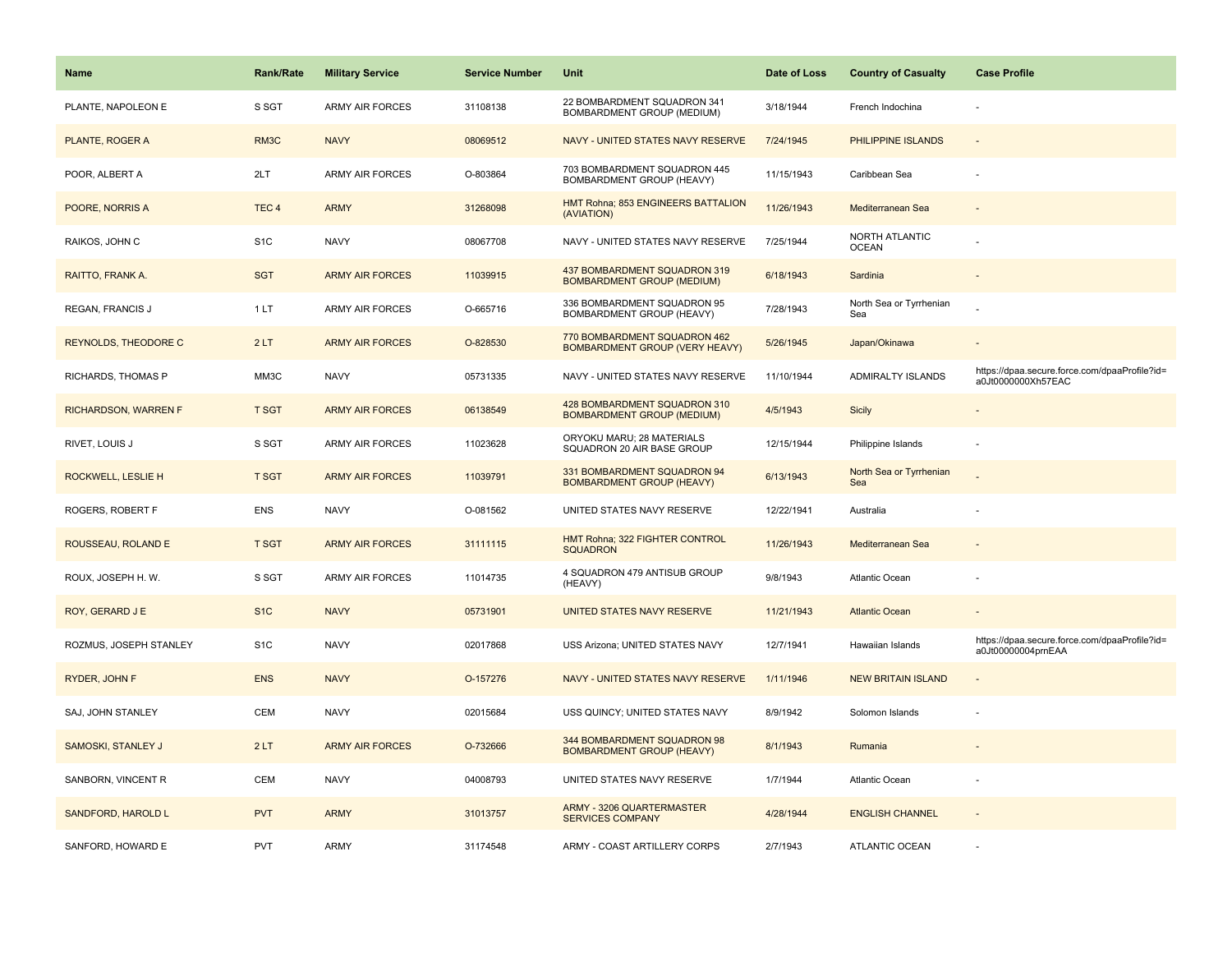| <b>Name</b>              | <b>Rank/Rate</b>  | <b>Military Service</b> | <b>Service Number</b> | Unit                                                             | Date of Loss | <b>Country of Casualty</b>     | <b>Case Profile</b>                                                 |
|--------------------------|-------------------|-------------------------|-----------------------|------------------------------------------------------------------|--------------|--------------------------------|---------------------------------------------------------------------|
| <b>SCHLENKER, JOHN J</b> | S <sub>1</sub> C  | <b>NAVY</b>             | 08068767              | Block Island; UNITED STATES NAVY<br><b>RESERVE</b>               | 5/29/1944    | North Atlantic Ocean           |                                                                     |
| SCHULTZ, WALTER K        | S <sub>1</sub> C  | <b>NAVY</b>             | 05733304              | Longshaw; UNITED STATES NAVY<br><b>RESERVE</b>                   | 5/18/1945    | China Seas                     |                                                                     |
| <b>SCOTT, HARRY G</b>    | <b>SGT</b>        | <b>ARMY AIR FORCES</b>  | 31268383              | 514 BOMBARDMENT SQUADRON 376<br><b>BOMBARDMENT GROUP (HEAVY)</b> | 7/8/1944     | <b>Adriatic Sea</b>            |                                                                     |
| SCOTT, RICHARD R.        | <b>PVT</b>        | <b>ARMY AIR FORCES</b>  | 11015128              | 27 MATERIALS SQUADRON 20 AIR BASE<br><b>GROUP</b>                | 5/6/1942     | Philippine Islands             | https://dpaa.secure.force.com/dpaaProfile?id=<br>a0Jt000001nl4tLEAS |
| SEYMOUR, RAYMOND W       | MM3C              | <b>NAVY</b>             | 05730524              | <b>COOPER; UNITED STATES NAVY</b><br><b>RESERVE</b>              | 12/3/1944    | <b>Philippine Islands</b>      |                                                                     |
| SHANAHAN, JAMES A        | SGT               | <b>ARMY AIR FORCES</b>  | 31110622              | 340 BOMBARDMENT SQUADRON 97<br>BOMBARDMENT GROUP (HEAVY)         | 2/17/1944    | North Sea or Tyrrhenian<br>Sea |                                                                     |
| SIMMONS, HENRY CLARENDON | ARM1c             | <b>NAVY</b>             | 2019534               | <b>UNITED STATES NAVY</b>                                        | 7/24/1944    | <b>Netherlands East Indies</b> | ÷,                                                                  |
| SING, CHARLES E          | S <sub>1</sub> C  | <b>NAVY</b>             | 05730139              | UNITED STATES NAVY RESERVE                                       | 1/27/1943    | Atlantic Ocean                 |                                                                     |
| <b>SMALL, ROBERT</b>     | S SGT             | <b>ARMY AIR FORCES</b>  | 11015334              | 90 BOMBARDMENT SQUADRON 3<br><b>BOMBARDMENT GROUP (LIGHT)</b>    | 12/20/1945   | <b>New Guinea</b>              |                                                                     |
| SMITH, BERTRAND L        | <b>SGT</b>        | MARINE CORPS            | 00808180              | MARINE - UNITED STATES MARINE<br><b>CORPS</b>                    | 11/10/1944   | <b>CAROLINE ISLANDS</b>        | ÷,                                                                  |
| <b>SMITH, HAROLD M</b>   | <b>CCS</b>        | <b>NAVY</b>             | 02071155              | Callaghan; UNITED STATES NAVY                                    | 7/29/1945    | Japan                          |                                                                     |
| SMITH, JAMES S           | Lt Cdr            | <b>NAVY</b>             | O-059677              | USS ATLANTA; UNITED STATES NAVY                                  | 11/13/1942   | Solomon Islands                |                                                                     |
| SNOW, IRVINE C           | SF <sub>2</sub> C | <b>NAVY</b>             | 02012589              | Edsall; UNITED STATES NAVY                                       | 3/1/1942     | <b>Indian Ocean</b>            |                                                                     |
| SPEARS, CHARLES R        | <b>CMOMM</b>      | <b>NAVY</b>             | 03598899              | SCORPION; UNITED STATES NAVY                                     | 2/22/1944    | China Seas                     |                                                                     |
| <b>STANTON, ROBERT W</b> | MM3C              | <b>NAVY</b>             | 02020019              | PICKEREL; UNITED STATES NAVY                                     | 5/6/1943     | Sea of Japan                   |                                                                     |
| STEARNS, FREDERICK A     | CPL               | ARMY AIR FORCES         | 31375108              | 28 BOMBARDMENT SQUADRON 19<br>BOMBARDMENT GROUP (VERY HEAVY)     | 7/27/1945    | Japan/Okinawa                  | $\sim$                                                              |
| <b>STEVENS, EMMETT C</b> | F <sub>3</sub> C  | <b>NAVY</b>             | 06103524              | <b>USS QUINCY: UNITED STATES NAVY</b><br><b>RESERVE</b>          | 8/9/1942     | Solomon Islands                |                                                                     |
| STEWART, ROBERT E        | GM3C              | <b>NAVY</b>             | 02127490              | LUCE; UNITED STATES NAVY                                         | 5/4/1945     | China Seas                     |                                                                     |
| STLAURENT, EDMOND A      | Pfc               | <b>ARMY</b>             | 31178642              | 168 INFANTRY 34 DIVISION                                         | 5/28/1944    | Italy                          |                                                                     |
| STROUT, JOHN C           | EM2C              | <b>NAVY</b>             | 02023567              | GOLET; UNITED STATES NAVY                                        | 7/12/1944    | Japan                          |                                                                     |
| <b>SULLIVAN, HUGH E</b>  | <b>CMOMM</b>      | <b>NAVY</b>             | 02122409              | TULLIBEE; UNITED STATES NAVY                                     | 3/26/1944    | <b>Caroline Islands</b>        |                                                                     |
| SWEET, JOHN C            | S SGT             | <b>ARMY AIR FORCES</b>  | 31269036              | 493 BOMBARDMENT SQUADRON 7<br>BOMBARDMENT GROUP (HEAVY)          | 10/22/1944   | Burma                          |                                                                     |
| TALBERT, ZENAS WOODROW   | S SGT             | <b>ARMY AIR FORCES</b>  | 31108466              | 339 BOMBARDMENT SQUADRON 96<br><b>BOMBARDMENT GROUP (HEAVY)</b>  | 11/26/1943   | Germany                        |                                                                     |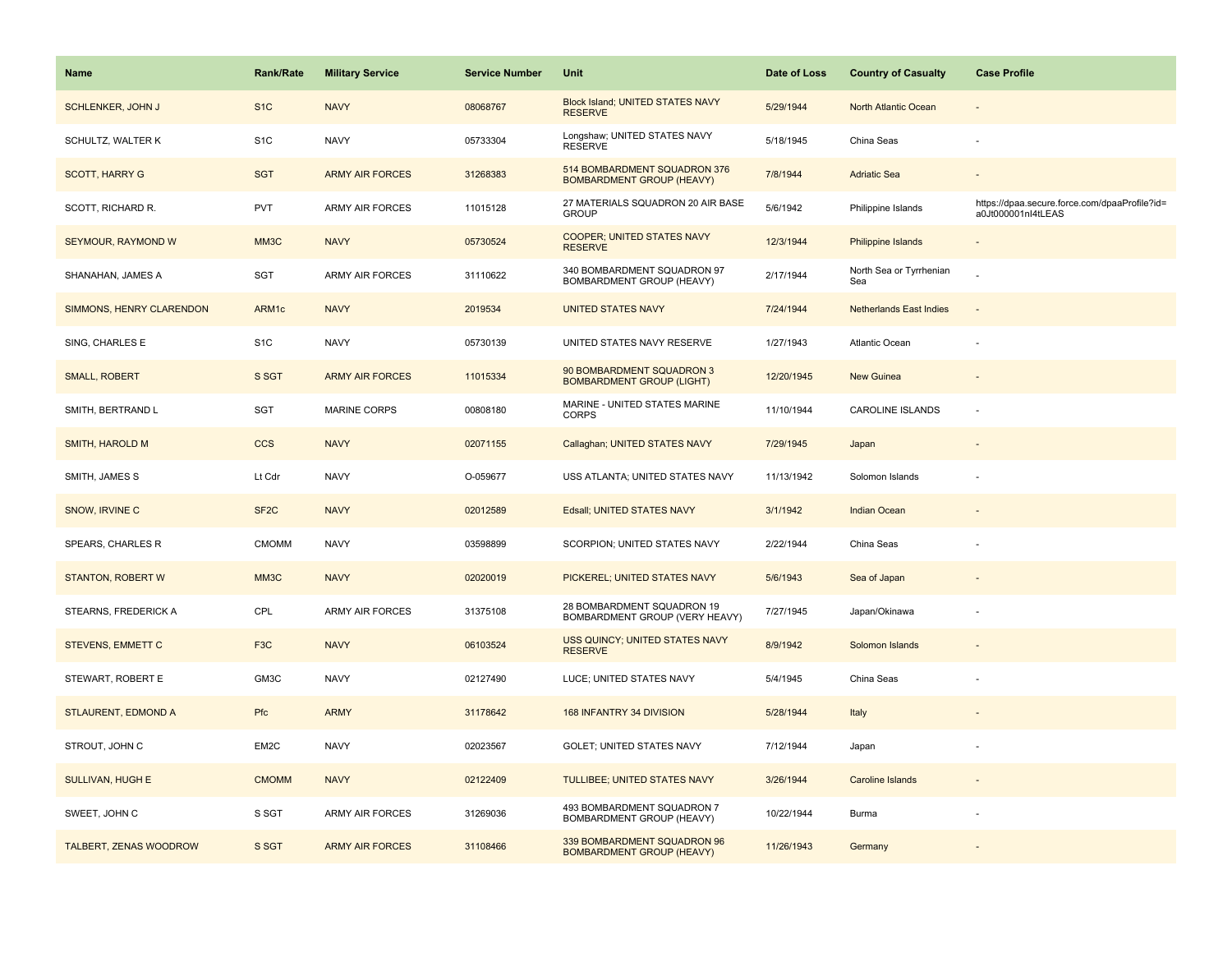| Name                             | <b>Rank/Rate</b>  | <b>Military Service</b> | <b>Service Number</b> | Unit                                                              | Date of Loss | <b>Country of Casualty</b> | <b>Case Profile</b>                                                 |
|----------------------------------|-------------------|-------------------------|-----------------------|-------------------------------------------------------------------|--------------|----------------------------|---------------------------------------------------------------------|
| TARBELL, WILBUR E                | EM <sub>1</sub> C | <b>NAVY</b>             | 06062607              | SCORPION; UNITED STATES NAVY<br><b>RESERVE</b>                    | 2/22/1944    | China Seas                 |                                                                     |
| <b>TEBBETTS, EDWARD J</b>        | S SGT             | <b>ARMY AIR FORCES</b>  | 11084194              | 72 BOMBARDMENT SQUADRON 5<br><b>BOMBARDMENT GROUP (HEAVY)</b>     | 5/18/1945    | <b>Borneo</b>              |                                                                     |
| THERIAULT, JOSEPH J              | <b>PVT</b>        | <b>ARMY</b>             | 11040553              | 143 INFANTRY 36 DIVISION                                          | 3/31/1945    | Germany                    |                                                                     |
| TOOMEY, GEORGE F                 | RM3C              | <b>NAVY</b>             | 05732855              | NAVY - UNITED STATES NAVY RESERVE                                 | 7/24/1945    | <b>PHILIPPINE SEA</b>      |                                                                     |
| TOWNSEND, JOHN J                 | AMM2C             | <b>NAVY</b>             | 06662238              | VT-44, USS LANGLEY (CVL-27); UNITED<br>STATES NAVY RESERVE        | 10/7/1944    | Pacific Ocean              |                                                                     |
| TUFTS, MILTON J                  | S <sub>1</sub> C  | <b>NAVY</b>             | 06069312              | UNITED STATES NAVY RESERVE                                        | 10/28/1942   | North Atlantic Ocean       |                                                                     |
| UNDERWOOD, CHESTER D             | MM <sub>2</sub> C | <b>NAVY</b>             | 02125109              | Neosho; UNITED STATES NAVY                                        | 5/7/1942     | Coral Sea                  |                                                                     |
| UNDERWOOD, NEIL R                | 1LT               | <b>ARMY AIR FORCES</b>  | O-750484              | 97 BOMBARDMENT SQUADRON 47<br><b>BOMBARDMENT GROUP (LIGHT)</b>    | 8/17/1944    | Mediterranean Sea          |                                                                     |
| VARJABEDIAN, BENJAMIN --         | EM2C              | <b>NAVY</b>             | 02016514              | Yorktown; UNITED STATES NAVY                                      | 6/4/1942     | Midway Island              |                                                                     |
| <b>VASHAW, DONALD E</b>          | S <sub>2</sub> C  | <b>NAVY</b>             | 08068717              | Miantonomah; UNITED STATES NAVY<br><b>RESERVE</b>                 | 9/25/1944    | <b>English Channel</b>     |                                                                     |
| VINSON, PAUL C                   | SGT               | ARMY AIR FORCES         | 31108405              | 400 BOMBARDMENT SQUADRON 90<br>BOMBARDMENT GROUP (HEAVY)          | 1/22/1943    | New Guinea                 |                                                                     |
| <b>VUGTS, MARTIN P.</b>          | S SGT             | <b>ARMY AIR FORCES</b>  | 20139903              | 400 BOMBARDMENT SQUADRON 90<br><b>BOMBARDMENT GROUP (HEAVY)</b>   | 10/10/1944   | <b>Borneo</b>              |                                                                     |
| VYDFOL, FRED A                   | MM <sub>1</sub> C | <b>NAVY</b>             | 06665694              | NAVY - UNITED STATES NAVY RESERVE                                 | 10/24/1944   | PHILIPPINE SEA             |                                                                     |
| <b>WATTS, ROBERT M</b>           | <b>PFC</b>        | <b>ARMY</b>             | 11052291              | 506 PARACHUTE INFANTRY 101<br><b>AIRBORNE DIVISION</b>            | 4/13/1945    | Germany                    | $\sim$                                                              |
| WEBER, HERBERT H                 | Ens               | <b>NAVY</b>             | O-359750              | NAVY - UNITED STATES MARINE CORPS                                 | 12/18/1944   | Philippine Sea             | https://dpaa.secure.force.com/dpaaProfile?id=<br>a0Jt000000h169LEAQ |
| <b>WHIPPLE, CHANDLER SARGENT</b> | 1st Lt            | <b>ARMY AIR FORCES</b>  | O-735715              | 499 BOMBARDMENT SQUADRON 345<br><b>BOMBARDMENT GROUP (MEDIUM)</b> | 10/5/1943    | <b>New Guinea</b>          |                                                                     |
| WHITTIER, CARL F                 | <b>PFC</b>        | ARMY                    | 06137417              | SS Leopoldville; 262 INFANTRY 66<br><b>DIVISION</b>               | 12/24/1944   | English Channel            |                                                                     |
| <b>WILLSON, CHARLES E</b>        | SC <sub>3</sub> C | <b>NAVY</b>             | 02017818              | Lexington; UNITED STATES NAVY                                     | 5/8/1942     | <b>Coral Sea</b>           |                                                                     |
| WIRTANEN, ONNI N                 | <b>PFC</b>        | ARMY                    | 31077425              | HMT Rohna; 31 SIGNAL CONSTRUCTION<br><b>BATTALION</b>             | 11/26/1943   | Mediterranean Sea          |                                                                     |
| WONG, EDWARD C                   | MM <sub>1</sub> C | <b>NAVY</b>             | 06079514              | UNITED STATES NAVY RESERVE                                        | 6/19/1944    | Pacific Ocean              |                                                                     |
| WOOD, RAYMOND S                  | 1STLT             | ARMY                    | O-417980              | ARMY - 182 INFANTRY AMERICAL<br><b>DIVISION</b>                   | 12/30/1942   | SOLOMON ISLANDS            | $\sim$                                                              |
| <b>WYATT, ROGER H</b>            | <b>SGT</b>        | <b>ARMY AIR FORCES</b>  | 31268241              | 873 BOMBARDMENT SQUADRON 498<br>BOMBARDMENT GROUP (VERY HEAVY)    | 4/1/1945     | <b>Marianas Islands</b>    |                                                                     |
| WYBROW, RICHARD W                | SC <sub>3</sub> C | <b>NAVY</b>             | 06666613              | ESCOLAR; UNITED STATES NAVY<br><b>RESERVE</b>                     | 11/13/1944   | China Seas                 |                                                                     |